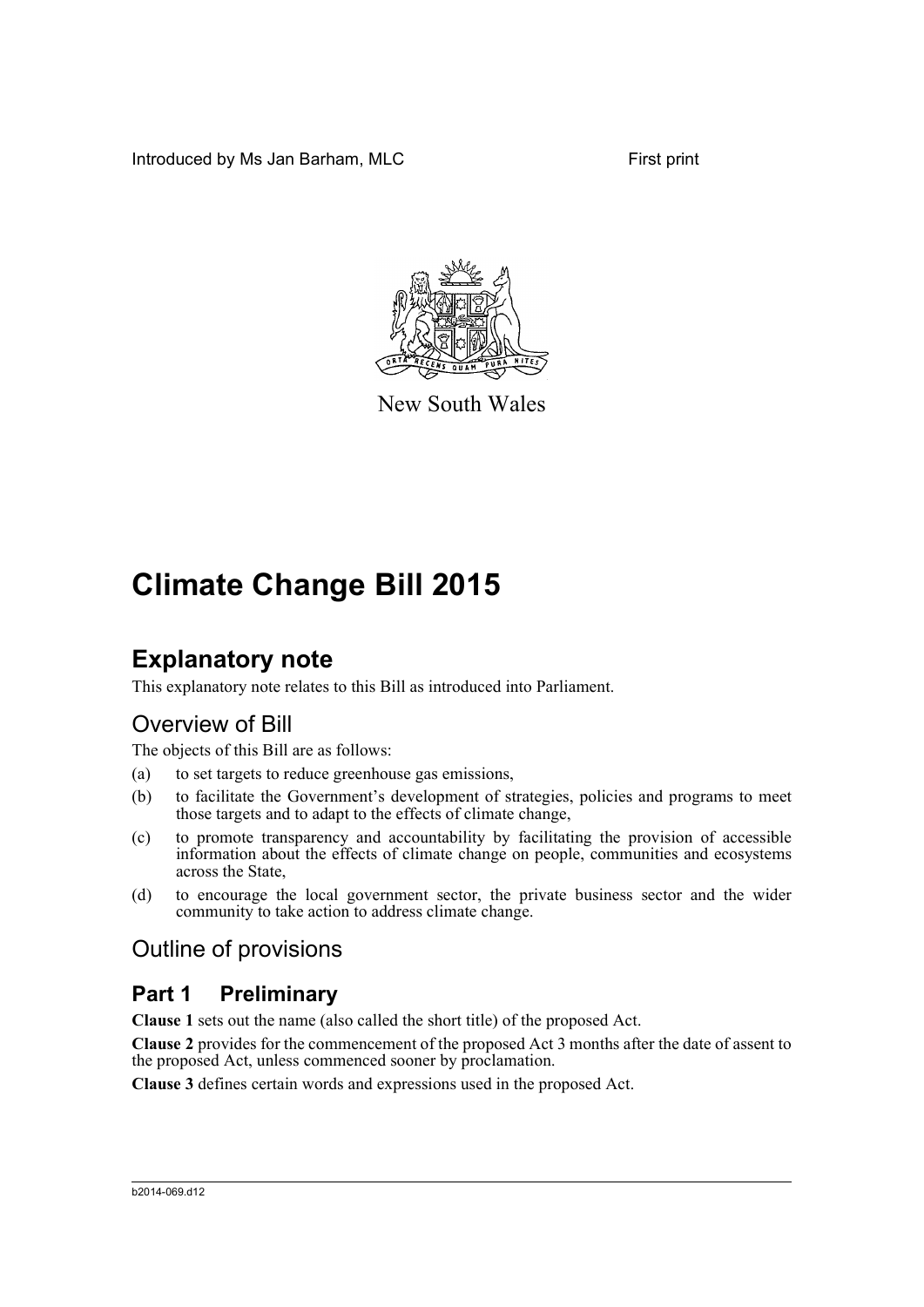## **Part 2 Objects and principles**

**Clause 4** specifies the objects of the proposed Act.

**Clause 5** sets out the guiding principles relating to climate change for the purposes of the proposed Act.

**Clause 6** provides that State legislation is to be interpreted in accordance with the guiding principles under the proposed Act.

## **Part 3 Targets**

**Clause 7** sets out the greenhouse gas emissions target for the State (the *NSW target*).

**Clause 8** sets out the interim greenhouse gas emissions targets for the State (the *interim targets*).

## **Part 4 Functions of Minister**

**Clause 9** specifies the functions of the Minister under the proposed Act, which include developing strategies, policies and programs to ensure that the State meets the NSW target and the interim targets.

**Clause 10** requires the Minister to prepare a Greenhouse Gas Emissions Plan every 4 years, which is to include a carbon budget that sets the maximum annual amount of net greenhouse gas emissions for the State during the relevant period.

**Clause 11** requires the Minister to prepare a Climate Change Adaptation Plan every 4 years, which is to include a summary of the Government's policies and programs to manage the effects of climate change in the State.

**Clause 12** enables the Minister to issue guidelines to public authorities.

**Clause 13** requires the Minister to ensure that no more than 20% of the reduction in greenhouse gas emissions required to meet any annual carbon budget is achieved through tradeable greenhouse gas emissions schemes.

**Clause 14** provides for the method for the measurement and reporting of greenhouse gas emissions.

**Clause 15** requires the Minister to prepare an annual Climate Change Progress Report.

## **Part 5 Functions of public authorities**

**Clause 16** requires a public authority to prepare a Climate Change Action Plan every 4 years, which is to include an analysis of the public authority's strategies to contribute to the implementation of the Greenhouse Gas Emissions Plan and the Climate Change Adaptation Plan.

**Clause 17** requires the public authority to report annually to the Minister on the implementation of its Climate Change Action Plan.

**Clause 18** imposes a duty on the public authority to ensure that in exercising its functions it does not decrease the State's ability to meet its targets in reducing greenhouse gas emissions or to adapt to the impacts of climate change.

## **Part 6 NSW Climate Change Commission**

**Clause 19** establishes the NSW Climate Change Commission.

**Clause 20** provides for the membership of the Commission.

**Clause 21** specifies the functions of the Commission under the proposed Act, which include advising the Minister on matters relating to climate change and making recommendations regarding the State's progress in addressing climate change.

**Clause 22** enables the Commission to periodically prepare a report relating to climate change.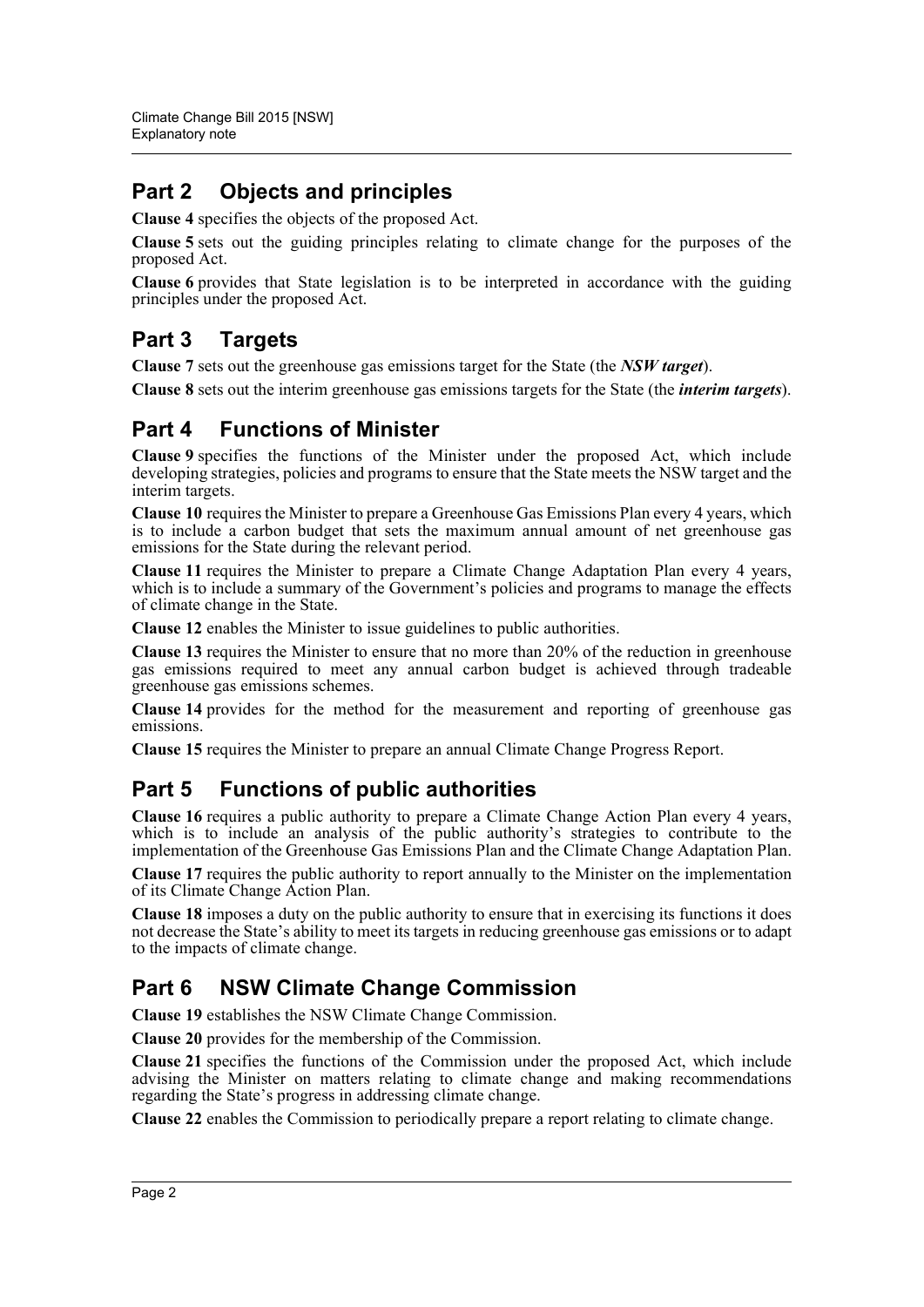**Clause 23** requires the Commission to prepare an annual report, which is to include any advice given or recommendations made to the Minister.

## **Part 7 Miscellaneous**

**Clause 24** provides that the proposed Act binds the Crown.

**Clause 25** provides protection from personal liability for the Minister, a member of the Commission and certain others in relation to any matter or thing done or omitted in good faith for the purposes of executing the proposed Act.

**Clause 26** provides for remedies or restraints of breaches of the proposed Act.

**Clause 27** enables the Governor to make regulations for the purpose of the proposed Act.

**Clause 28** provides for the review of the proposed Act in 6 years, and at 8-year intervals for subsequent reviews.

### **Schedule 1 Provisions relating to membership and procedure of NSW Climate Change Commission**

**Schedule 1** contains provisions relating to the membership and procedure of the NSW Climate Change Commission, including the appointment of a Chairperson and Deputy Chairperson, terms of office, remuneration, vacancy of office and procedural matters.

## **Schedule 2 Savings, transitional and other provisions**

**Schedule 2** provides for savings, transitional and other provisions to be made consequent on the enactment of the proposed Act.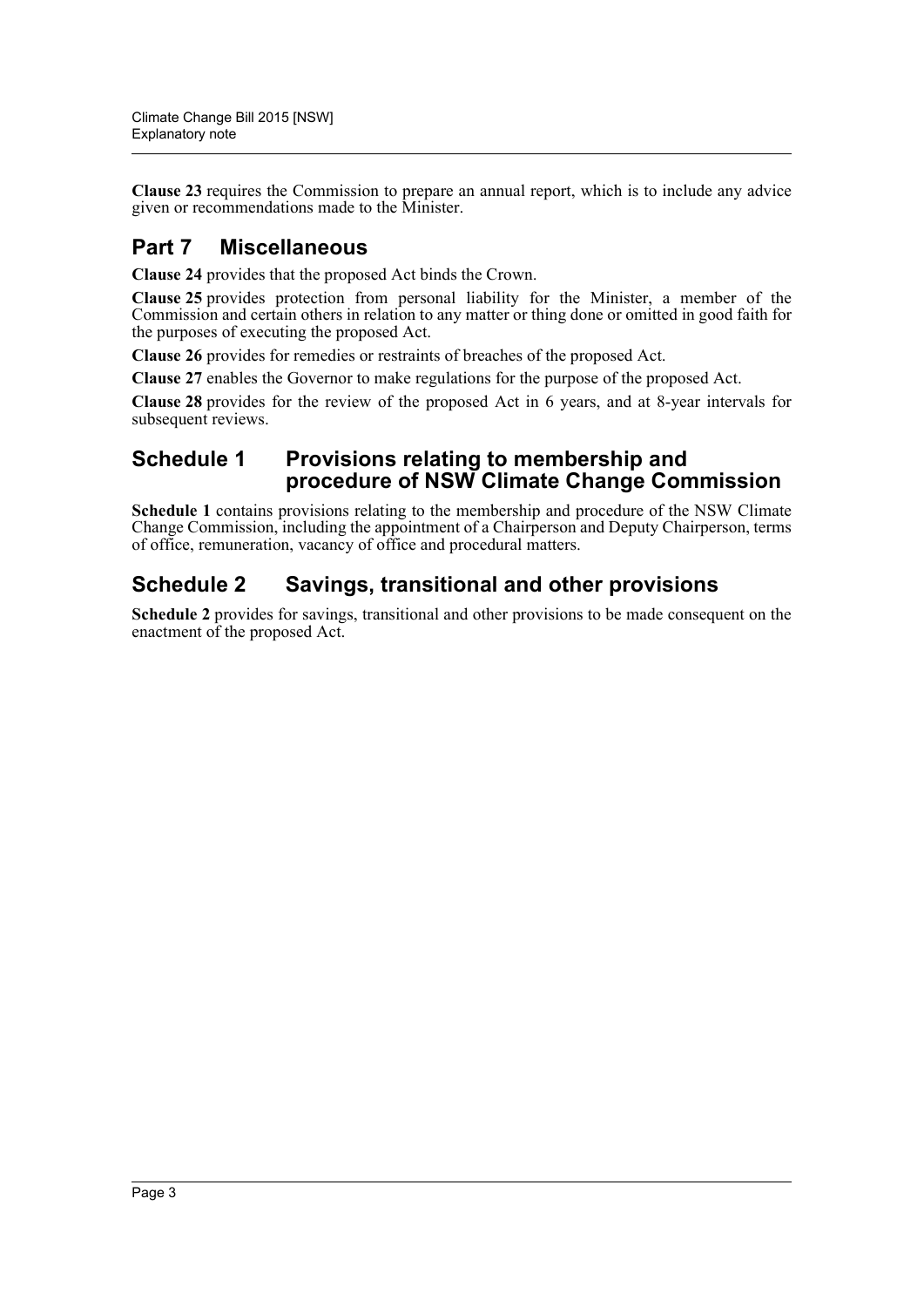Introduced by Ms Jan Barham, MLC First print



New South Wales

# **Climate Change Bill 2015**

## **Contents**

|        |                                 |                                                                                                                                                                                                                                       | Page                                    |
|--------|---------------------------------|---------------------------------------------------------------------------------------------------------------------------------------------------------------------------------------------------------------------------------------|-----------------------------------------|
| Part 1 |                                 | <b>Preliminary</b>                                                                                                                                                                                                                    |                                         |
|        | 1<br>2<br>3                     | Name of Act<br>Commencement<br><b>Definitions</b>                                                                                                                                                                                     | 2<br>$\overline{2}$<br>$\overline{2}$   |
| Part 2 |                                 | <b>Objects and principles</b>                                                                                                                                                                                                         |                                         |
|        | 4<br>5<br>6                     | Objects of this Act<br>Guiding principles<br>Interpretation of State legislation                                                                                                                                                      | 3<br>3<br>3                             |
| Part 3 |                                 | <b>Targets</b>                                                                                                                                                                                                                        |                                         |
|        | 7<br>8                          | NSW greenhouse gas emissions target<br>Interim greenhouse gas emissions targets                                                                                                                                                       | 5<br>5                                  |
| Part 4 |                                 | <b>Functions of Minister</b>                                                                                                                                                                                                          |                                         |
|        | 9<br>10<br>11<br>12<br>13<br>14 | <b>General functions of Minister</b><br>Greenhouse Gas Emissions Plan<br>Climate Change Adaptation Plan<br>Guidelines issued by Minister<br>Greenhouse gas emissions offsets<br>Measurement and reporting of greenhouse gas emissions | 6<br>6<br>$\overline{7}$<br>8<br>8<br>8 |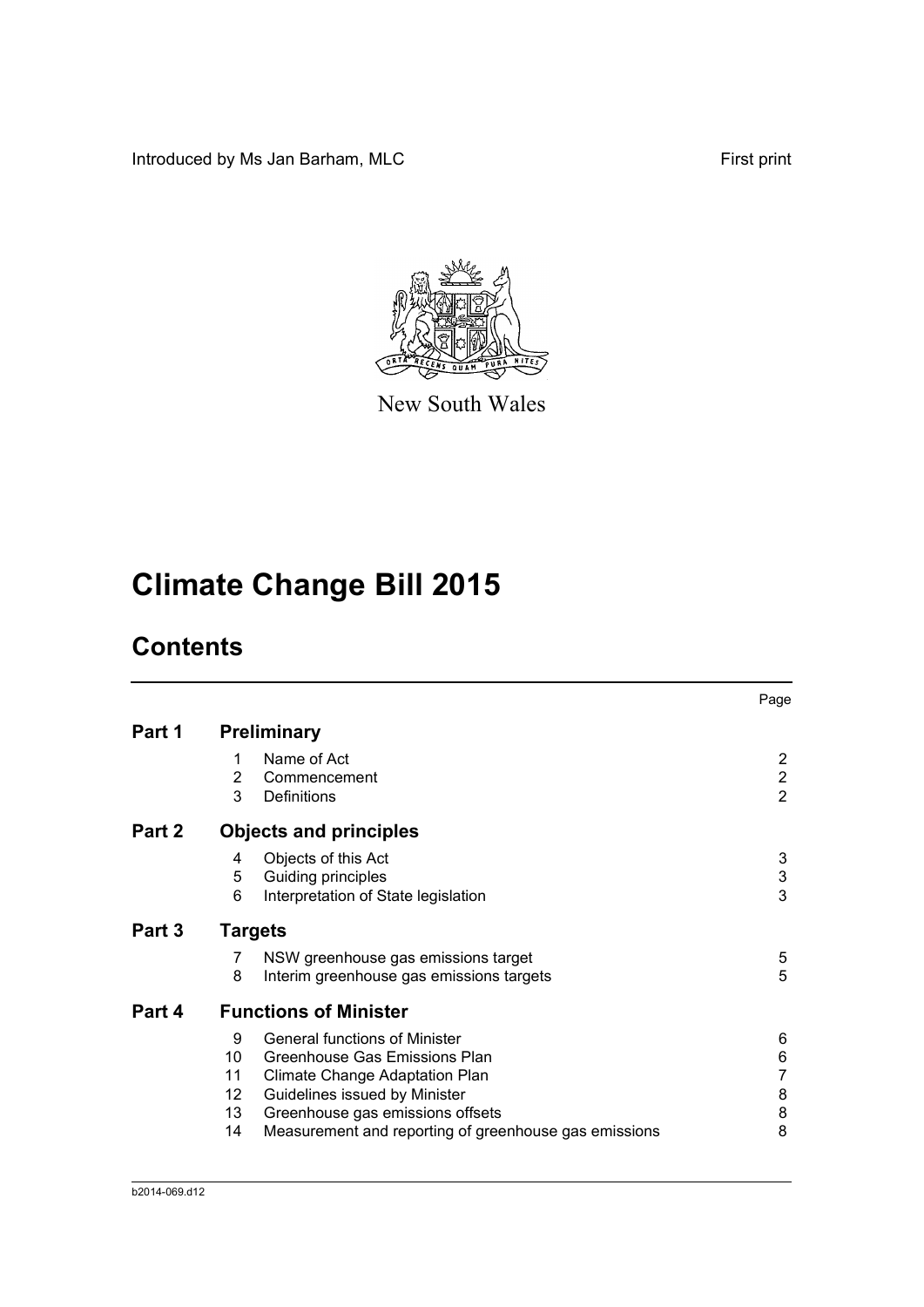|                   |    |                                                                                    | Page            |
|-------------------|----|------------------------------------------------------------------------------------|-----------------|
|                   | 15 | Annual report by Minister                                                          | 8               |
| Part 5            |    | <b>Functions of public authorities</b>                                             |                 |
|                   | 16 | Climate Change Action Plan                                                         | 10              |
|                   | 17 | Report on implementation of plans                                                  | 10              |
|                   | 18 | General requirements                                                               | 10              |
| Part 6            |    | <b>NSW Climate Change Commission</b>                                               |                 |
|                   | 19 | NSW Climate Change Commission                                                      | 11              |
|                   | 20 | Membership of NSW Climate Change Commission                                        | 11              |
|                   | 21 | Functions of NSW Climate Change Commission                                         | 11              |
|                   | 22 | Climate change report by Commission                                                | 11              |
|                   | 23 | Annual report by Commission                                                        | 12 <sup>2</sup> |
| Part 7            |    | <b>Miscellaneous</b>                                                               |                 |
|                   | 24 | Act to bind Crown                                                                  | 13              |
|                   | 25 | Protection from liability                                                          | 13              |
|                   | 26 | Remedy or restraint of breaches of this Act                                        | 13              |
|                   | 27 | Regulations                                                                        | 13              |
|                   | 28 | <b>Reviews of Act</b>                                                              | 13              |
| <b>Schedule 1</b> |    | Provisions relating to membership and procedure of                                 |                 |
| <b>Schedule 2</b> |    | <b>NSW Climate Change Commission</b><br>Savings, transitional and other provisions | 15<br>18        |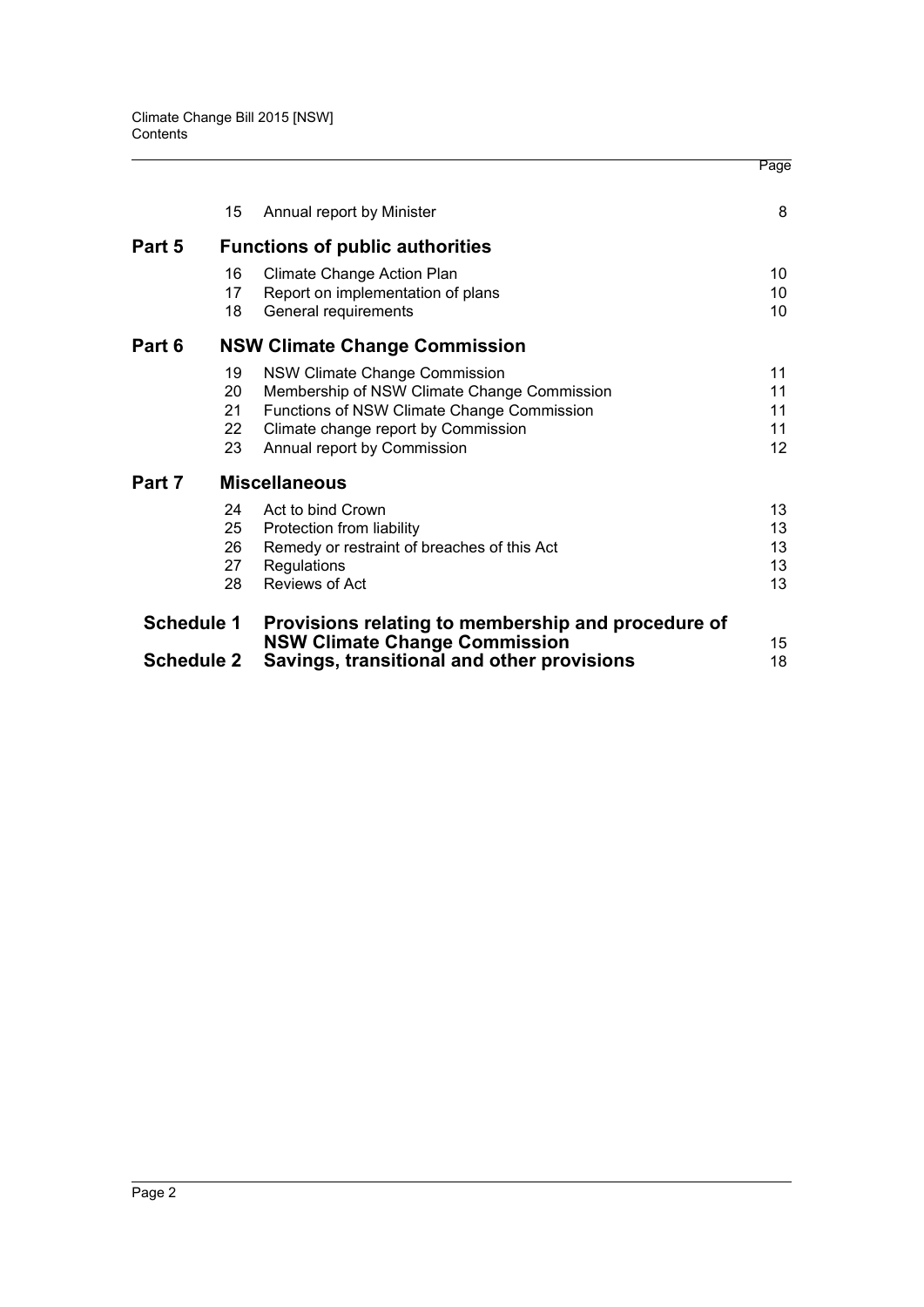

New South Wales

# **Climate Change Bill 2015**

No , 2015

### **A Bill for**

An Act to provide a framework for action on climate change mitigation and adaptation in the State; to set targets for the reduction of greenhouse gas emissions; and to provide for monitoring and reporting of the impacts of climate change on people, communities and ecosystems in the State.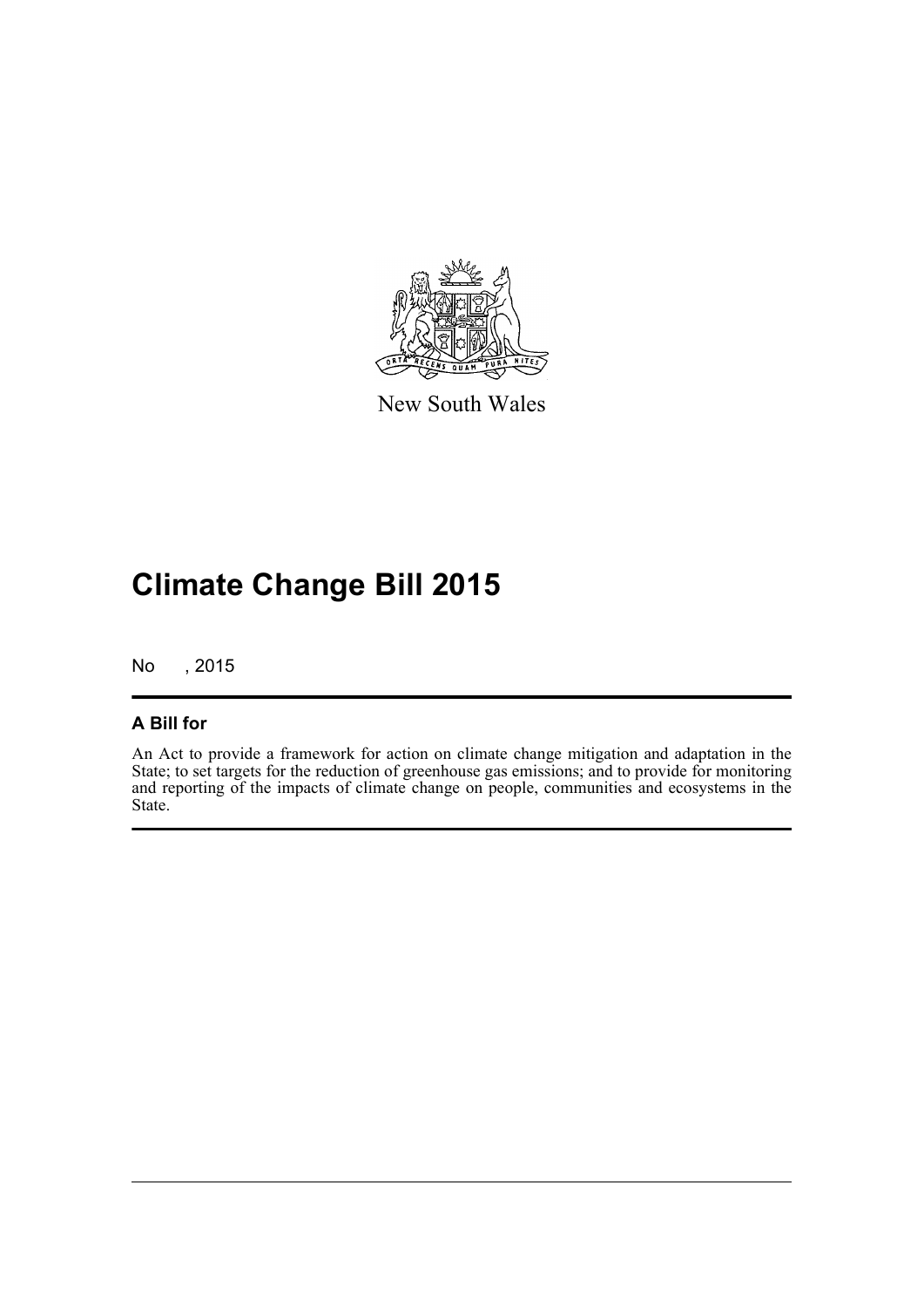<span id="page-6-3"></span><span id="page-6-2"></span><span id="page-6-1"></span><span id="page-6-0"></span>

|              |                    | The Legislature of New South Wales enacts:                                                                                                                                                                                                                | $\mathbf{1}$        |
|--------------|--------------------|-----------------------------------------------------------------------------------------------------------------------------------------------------------------------------------------------------------------------------------------------------------|---------------------|
| Part 1       |                    | <b>Preliminary</b>                                                                                                                                                                                                                                        | 2                   |
| 1            | <b>Name of Act</b> |                                                                                                                                                                                                                                                           | 3                   |
|              |                    | This Act is the Climate Change Act 2015.                                                                                                                                                                                                                  | 4                   |
| $\mathbf{2}$ |                    | <b>Commencement</b>                                                                                                                                                                                                                                       | 5                   |
|              |                    | This Act commences 3 months after the date of assent to this Act, unless commenced<br>sooner by proclamation.                                                                                                                                             | 6<br>$\overline{7}$ |
| 3            | <b>Definitions</b> |                                                                                                                                                                                                                                                           | 8                   |
|              |                    | In this Act:                                                                                                                                                                                                                                              | 9                   |
|              |                    | <i>annual carbon budget</i> —see section $10(2)(a)$ .                                                                                                                                                                                                     | 10                  |
|              |                    | <i>climate change</i> means a change of climate over an extended period, typically<br>decades or longer, which is caused by human activity or natural climate variability.                                                                                | 11<br>12            |
|              |                    | <b>Climate Change Action Plan—see section 16.</b>                                                                                                                                                                                                         | 13                  |
|              |                    | Climate Change Adaptation Plan-see section 11.                                                                                                                                                                                                            | 14                  |
|              |                    | <b>Commission</b> means the NSW Climate Change Commission established by this Act.                                                                                                                                                                        | 15                  |
|              |                    | <i>function</i> includes a power, authority or duty, and <i>exercise</i> a function includes<br>perform a duty.                                                                                                                                           | 16<br>17            |
|              |                    | <i>greenhouse gas emissions</i> means emissions of carbon dioxide, methane, nitrous<br>oxide, sulphur hexafluoride, a hydrofluorocarbon gas, a perfluorocarbon gas or any<br>other gas prescribed by the regulations for the purposes of this definition. | 18<br>19<br>20      |
|              |                    | Greenhouse Gas Emissions Plan—see section 10.                                                                                                                                                                                                             | 21                  |
|              |                    | <i>guiding principles</i> —see section 5.                                                                                                                                                                                                                 | 22                  |
|              |                    | <i>interim targets</i> —see section $8(1)$ .                                                                                                                                                                                                              | 23                  |
|              |                    | net greenhouse gas emissions means any amount of greenhouse gas emissions<br>reduced by:                                                                                                                                                                  | 24<br>25            |
|              | (a)                | any greenhouse gas emissions removed from the atmosphere by carbon<br>sequestration activities, or                                                                                                                                                        | 26<br>27            |
|              | (b)                | any tradeable greenhouse gas emissions scheme.                                                                                                                                                                                                            | 28                  |
|              |                    | $NSW$ target—see section 7 (1).                                                                                                                                                                                                                           | 29                  |
|              |                    | <i>public authority</i> means any of the following:                                                                                                                                                                                                       | 30                  |
|              |                    | (a) a NSW government agency,                                                                                                                                                                                                                              | 31                  |
|              | (b)                | a Public Service agency,                                                                                                                                                                                                                                  | 32                  |
|              | (c)                | a local council,                                                                                                                                                                                                                                          | 33                  |
|              | (d)                | a person or body that is declared by the Minister, on application by the person<br>or body, to be a public authority for the purposes of this Act,                                                                                                        | 34<br>35            |
|              | (e)                | any other person or body prescribed by the regulations to be a public authority<br>for the purposes of this Act.                                                                                                                                          | 36<br>37            |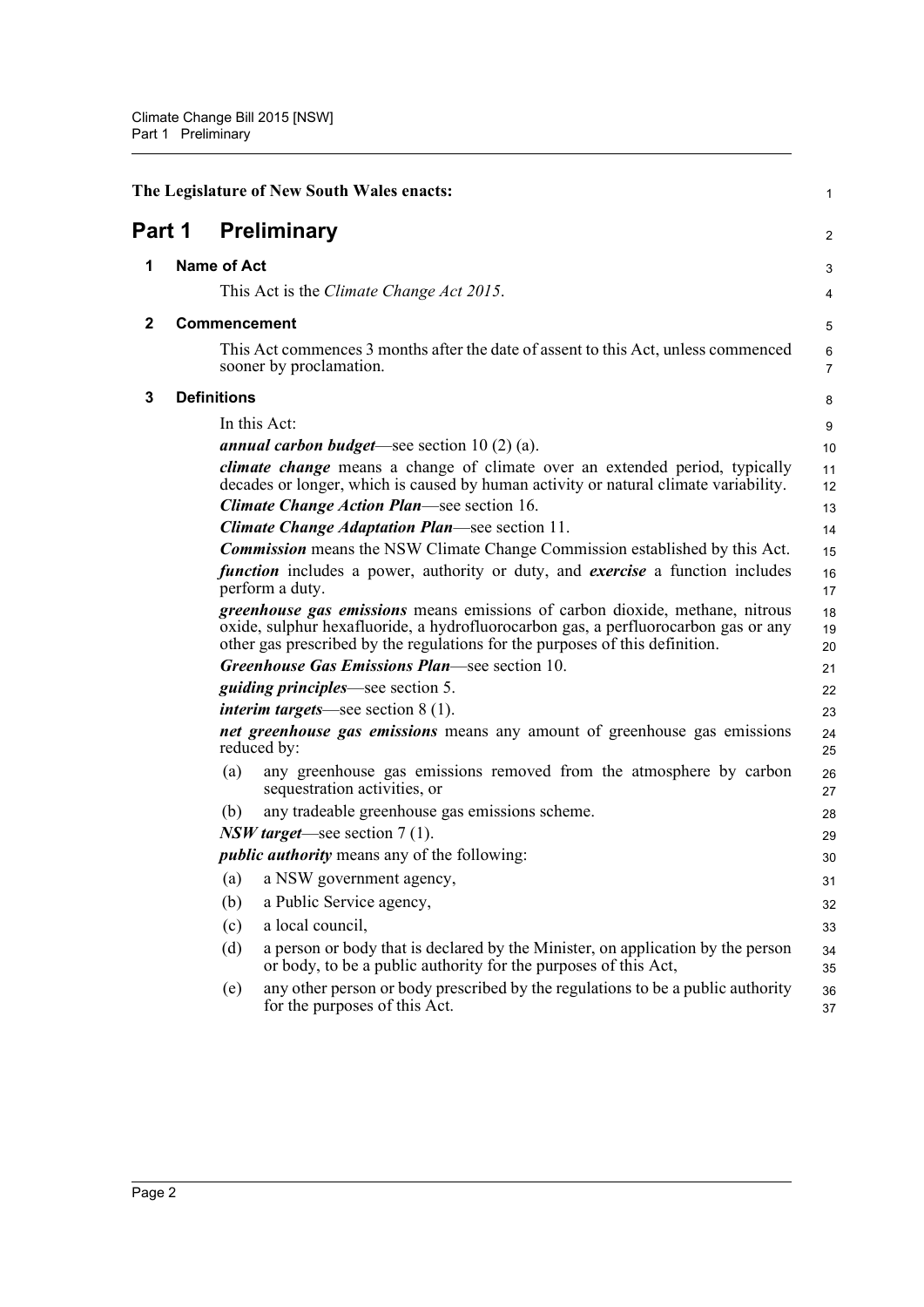<span id="page-7-3"></span><span id="page-7-2"></span><span id="page-7-1"></span><span id="page-7-0"></span>

| Part 2 |     |     | <b>Objects and principles</b>                                                                                                                                                                                                                                                                                                                                                                  | 1                                       |
|--------|-----|-----|------------------------------------------------------------------------------------------------------------------------------------------------------------------------------------------------------------------------------------------------------------------------------------------------------------------------------------------------------------------------------------------------|-----------------------------------------|
| 4      |     |     | <b>Objects of this Act</b>                                                                                                                                                                                                                                                                                                                                                                     | 2                                       |
|        |     |     | The objects of this Act are as follows:                                                                                                                                                                                                                                                                                                                                                        | 3                                       |
|        |     | (a) | to set targets to reduce greenhouse gas emissions,                                                                                                                                                                                                                                                                                                                                             | 4                                       |
|        |     | (b) | to facilitate the Government's development of strategies, policies and<br>programs to meet those targets and to adapt to the effects of climate change,                                                                                                                                                                                                                                        | 5<br>$\,6$                              |
|        |     | (c) | to promote transparency and accountability by facilitating the provision of<br>accessible information about the effects of climate change on people,<br>communities and ecosystems across the State,                                                                                                                                                                                           | $\overline{7}$<br>8<br>$\boldsymbol{9}$ |
|        |     | (d) | to encourage the local government sector, the private business sector and the<br>wider community to take action to address climate change.                                                                                                                                                                                                                                                     | 10<br>11                                |
| 5      |     |     | <b>Guiding principles</b>                                                                                                                                                                                                                                                                                                                                                                      | 12                                      |
|        | (1) |     | For the purposes of this Act, the <i>guiding principles</i> relating to climate change are the<br>principles set out in this section.                                                                                                                                                                                                                                                          | 13<br>14                                |
|        | (2) |     | Climate change is a serious threat to the social, economic and environmental<br>well-being of the State.                                                                                                                                                                                                                                                                                       | 15<br>16                                |
|        | (3) |     | There is strong scientific evidence indicating that:                                                                                                                                                                                                                                                                                                                                           | 17                                      |
|        |     | (a) | climate change caused by human activity and greenhouse gas emissions has a<br>significant effect on people, communities and ecosystems, and                                                                                                                                                                                                                                                    | 18<br>19                                |
|        |     | (b) | continued greenhouse gas emissions will increase climate change and the<br>threat of serious or irreversible damage on people, communities and<br>ecosystems, and                                                                                                                                                                                                                              | 20<br>21<br>22                          |
|        |     | (c) | reduction of greenhouse gas emissions and adaptation to the effects of climate<br>change are complementary strategies in addressing climate change.                                                                                                                                                                                                                                            | 23<br>24                                |
|        | (4) |     | There is a global objective, reflected in treaties and other international agreements,<br>to reduce greenhouse gas emissions in order to reduce the increase in average global<br>temperatures and the risk of serious or irreversible damage on people, communities<br>and ecosystems.                                                                                                        | 25<br>26<br>27<br>28                    |
|        | (5) |     | Climate change is a global concern that requires a response from all levels of<br>government, the private business sector and the wider community.                                                                                                                                                                                                                                             | 29<br>30                                |
|        | (6) |     | The Government of the day must take urgent action and develop strategies, policies<br>and programs to address climate change.                                                                                                                                                                                                                                                                  | 31<br>32                                |
|        | (7) |     | In developing strategies, policies and programs under this Act to address climate<br>change, a person or body must have regard to the need to maintain ecologically<br>sustainable development (as defined in section 6 (2) of the Protection of the<br><i>Environment Administration Act 1991</i> ), including the precautionary principle and the<br>principle of inter-generational equity. | 33<br>34<br>35<br>36<br>37              |
| 6      |     |     | <b>Interpretation of State legislation</b>                                                                                                                                                                                                                                                                                                                                                     | 38                                      |
|        | (1) |     | State legislation is to be interpreted in accordance with the guiding principles.                                                                                                                                                                                                                                                                                                              | 39                                      |
|        | (2) |     | A person who is a party to proceedings before a court or tribunal may apply to the<br>court or tribunal to have the proceedings transferred to the Supreme Court to<br>determine any question of law arising under this section.                                                                                                                                                               | 40<br>41<br>42                          |
|        | (3) |     | The court or tribunal may transfer the proceedings to the Supreme Court if the court<br>or tribunal considers it appropriate to do so.                                                                                                                                                                                                                                                         | 43<br>44                                |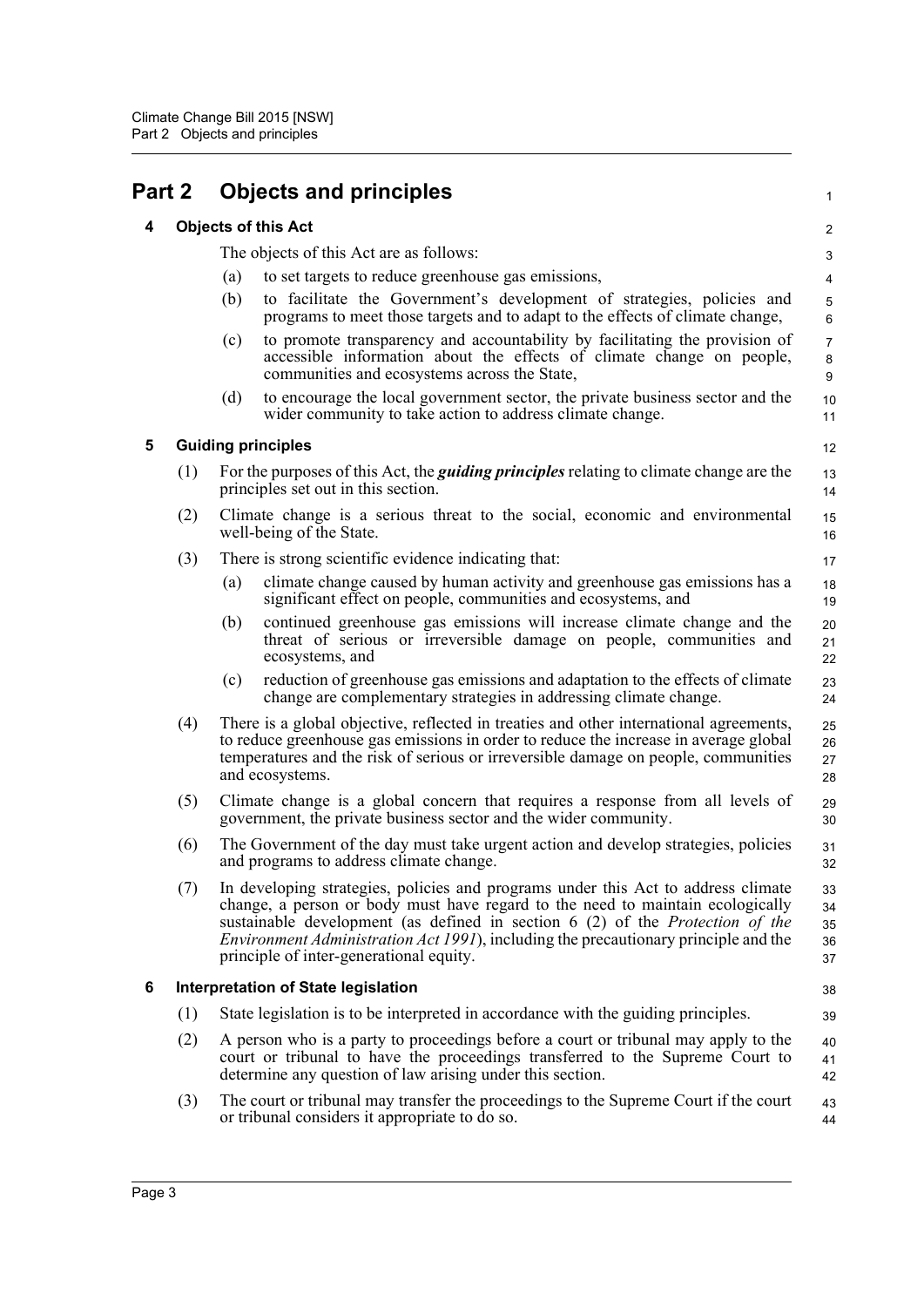(4) The Supreme Court has jurisdiction to hear and determine any question of law in proceedings transferred to it under this section. 1 2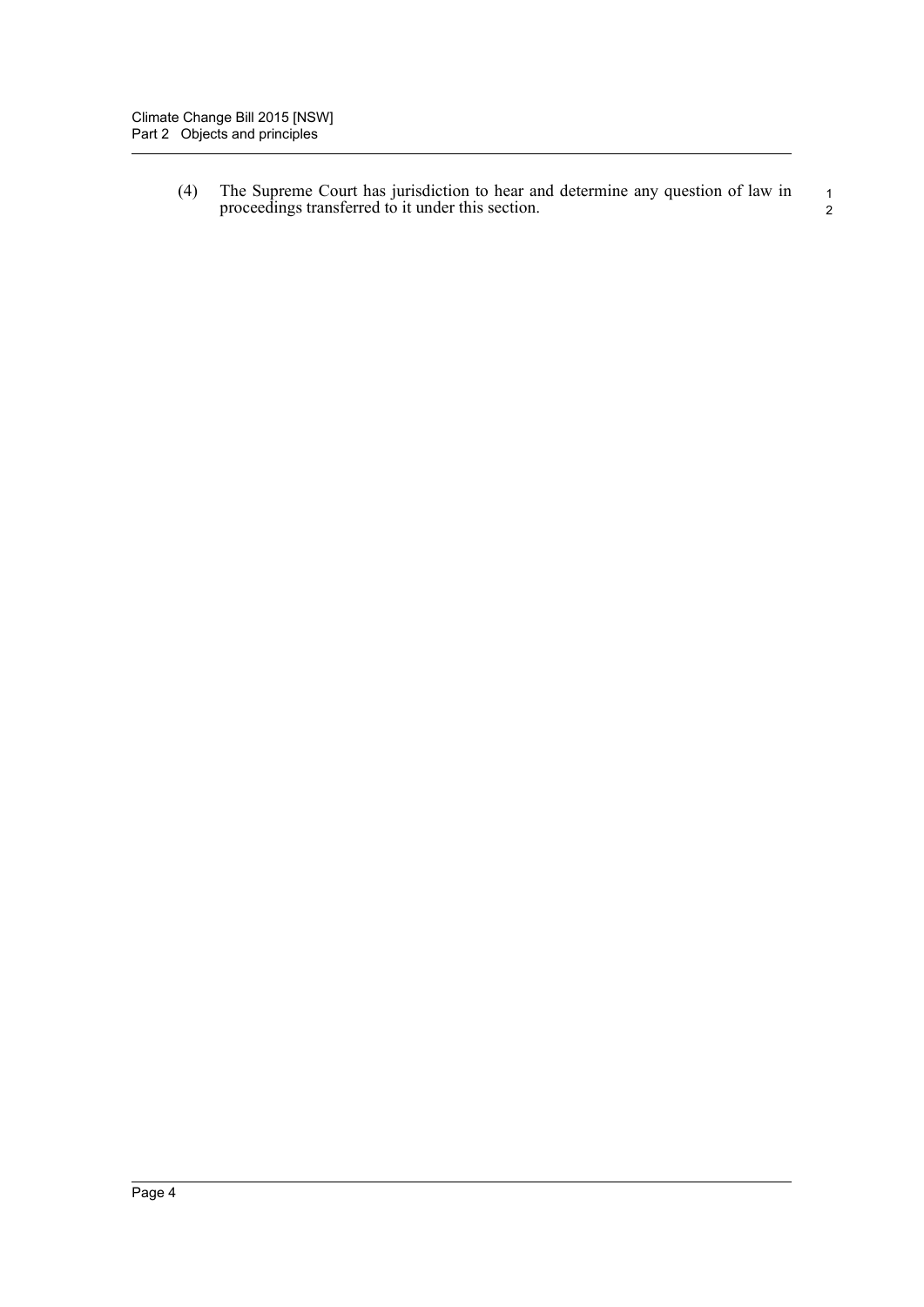<span id="page-9-2"></span><span id="page-9-1"></span><span id="page-9-0"></span>

| Part 3 |     | <b>Targets</b>                                                                                                                     | 1        |
|--------|-----|------------------------------------------------------------------------------------------------------------------------------------|----------|
| 7      |     | NSW greenhouse gas emissions target                                                                                                | 2        |
|        | (1) | The NSW target is to reduce greenhouse gas emissions to achieve zero net<br>greenhouse gas emissions by 30 June 2040.              | 3<br>4   |
|        | (2) | The Premier is to ensure that the NSW target is met.                                                                               | 5        |
| 8      |     | Interim greenhouse gas emissions targets                                                                                           | 6        |
|        | (1) | The <i>interim targets</i> are to reduce greenhouse gas emissions to:                                                              | 7        |
|        |     | 25% less than 2000 emissions by 30 June 2020, and<br>(a)                                                                           | 8        |
|        |     | between 40% and 50% less than 2000 emissions by 30 June 2025, and<br>(b)                                                           | 9        |
|        |     | between 60% and 80% less than 2000 emissions by 30 June 2030.<br>(c)                                                               | 10       |
|        | (2) | The Premier is to ensure that the interim targets are met.                                                                         | 11       |
|        | (3) | In this section, 2000 emissions means the amount of net greenhouse gas emissions<br>for the financial year ending on 30 June 2000. | 12<br>13 |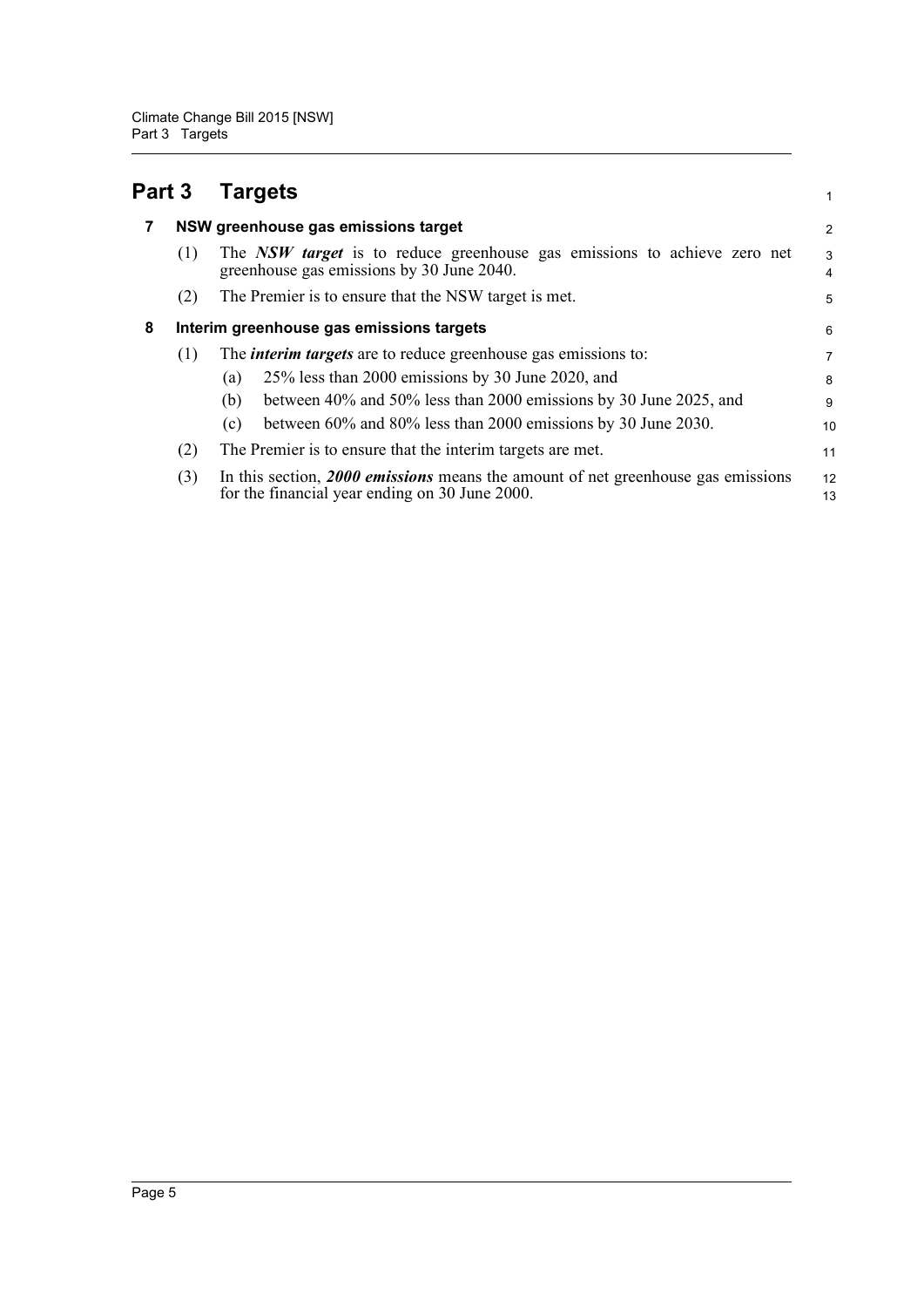<span id="page-10-2"></span><span id="page-10-1"></span><span id="page-10-0"></span>

| Part 4 |     |                                                                                                                                                       | <b>Functions of Minister</b>                                                                                                                                                                                                                                              | 1                            |  |  |  |
|--------|-----|-------------------------------------------------------------------------------------------------------------------------------------------------------|---------------------------------------------------------------------------------------------------------------------------------------------------------------------------------------------------------------------------------------------------------------------------|------------------------------|--|--|--|
| 9      |     |                                                                                                                                                       | <b>General functions of Minister</b>                                                                                                                                                                                                                                      |                              |  |  |  |
|        | (1) | The Minister has the following functions under this Act:                                                                                              |                                                                                                                                                                                                                                                                           |                              |  |  |  |
|        |     | (a)                                                                                                                                                   | to develop strategies, policies and programs to ensure that the State meets the<br>NSW target and the interim targets,                                                                                                                                                    | $\overline{\mathbf{4}}$<br>5 |  |  |  |
|        |     | (b)                                                                                                                                                   | to regularly review issues relating to climate change and develop strategies,<br>policies and programs to address those issues,                                                                                                                                           | 6<br>$\overline{7}$          |  |  |  |
|        |     | (c)                                                                                                                                                   | to consider and recommend amendments to any State laws or Government<br>policies and programs that the Minister reasonably believes are necessary to<br>achieve the objects of this Act,                                                                                  | 8<br>9<br>10                 |  |  |  |
|        |     | (d)                                                                                                                                                   | to consult the local government sector, the private business sector and the<br>wider community about issues relating to climate change, and to promote<br>action by those sectors to reduce their greenhouse gas emissions and adapt to<br>the effects of climate change, | 11<br>12<br>13<br>14         |  |  |  |
|        |     | (e)                                                                                                                                                   | to promote the State's involvement in regional, national and international<br>approaches to addressing climate change,                                                                                                                                                    | 15<br>16                     |  |  |  |
|        |     | (f)                                                                                                                                                   | to promote research and development that aims to help the State reduce<br>greenhouse gas emissions and adapt to the effects of climate change,                                                                                                                            | 17<br>18                     |  |  |  |
|        |     | (g)                                                                                                                                                   | to provide information to the public about issues relating to climate change,<br>including (but not limited to) its effects and how to reduce greenhouse gas<br>emissions and adapt to the effects of climate change,                                                     | 19<br>20<br>21               |  |  |  |
|        |     | (h)                                                                                                                                                   | any other function conferred on the Minister by this Act.                                                                                                                                                                                                                 | 22                           |  |  |  |
|        | (2) |                                                                                                                                                       | In exercising the Minister's functions, the Minister is to have regard to:                                                                                                                                                                                                | 23                           |  |  |  |
|        |     | (a)                                                                                                                                                   | the guiding principles, and                                                                                                                                                                                                                                               | 24                           |  |  |  |
|        |     | (b)                                                                                                                                                   | any advice provided to the Minister by the Commission.                                                                                                                                                                                                                    | 25                           |  |  |  |
| 10     |     |                                                                                                                                                       | <b>Greenhouse Gas Emissions Plan</b>                                                                                                                                                                                                                                      | 26                           |  |  |  |
|        | (1) | The Minister is to prepare a Greenhouse Gas Emissions Plan by 30 June 2016 and<br>prepare a new plan by 30 June in every fourth year after that date. |                                                                                                                                                                                                                                                                           |                              |  |  |  |
|        | (2) |                                                                                                                                                       | The Greenhouse Gas Emissions Plan is to be prepared for the purpose of the State<br>meeting the NSW target and the interim targets, and is to include the following:                                                                                                      | 29<br>30                     |  |  |  |
|        |     | (a)                                                                                                                                                   | a carbon budget that sets the maximum annual amount of net greenhouse gas<br>emissions for the State (the <i>annual carbon budget</i> ) during the 4-year period<br>commencing on 1 July of the year after the year in which the plan is made,                            | 31<br>32<br>33               |  |  |  |
|        |     | (b)                                                                                                                                                   | an analysis of the Government's strategies to meet the annual carbon budget,                                                                                                                                                                                              | 34                           |  |  |  |
|        |     | (c)                                                                                                                                                   | a summary of the Government's policies and programs to enable the annual<br>carbon budget to be met.                                                                                                                                                                      | 35<br>36                     |  |  |  |
|        | (3) |                                                                                                                                                       | In preparing the Greenhouse Gas Emissions Plan, the Minister is:                                                                                                                                                                                                          | 37                           |  |  |  |
|        |     | (a)                                                                                                                                                   | to consult with the local government sector, the private business sector and the<br>wider community, and                                                                                                                                                                  | 38<br>39                     |  |  |  |
|        |     | (b)                                                                                                                                                   | to obtain and have regard to the advice of the Commission.                                                                                                                                                                                                                | 40                           |  |  |  |
|        | (4) |                                                                                                                                                       | The Minister is to cause each Greenhouse Gas Emissions Plan to be tabled in each<br>House of Parliament.                                                                                                                                                                  | 41<br>42                     |  |  |  |
|        | (5) |                                                                                                                                                       | The Minister is to make the Greenhouse Gas Emissions Plan publicly available in<br>such other manner as the Minister considers appropriate.                                                                                                                               | 43<br>44                     |  |  |  |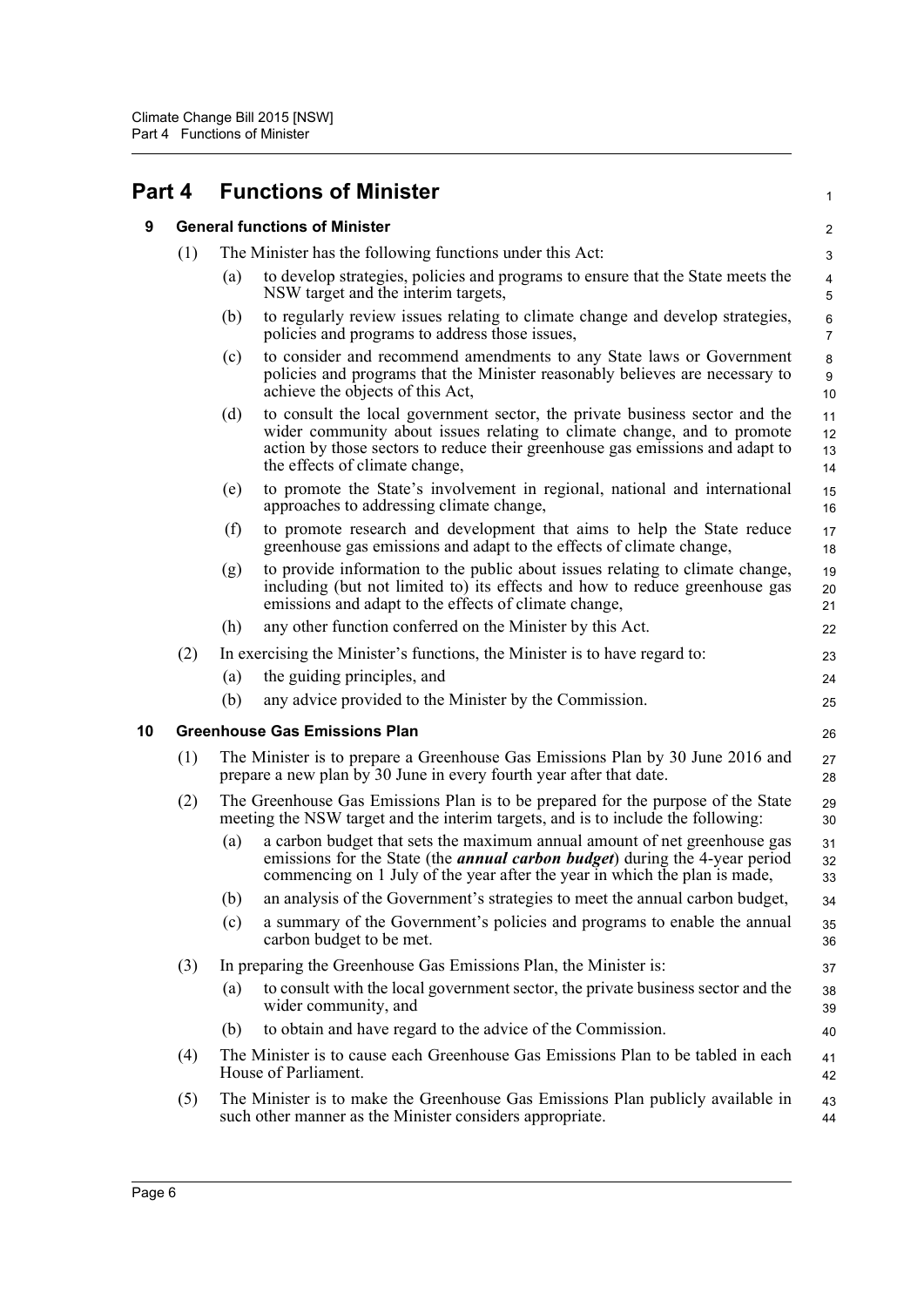<span id="page-11-0"></span>

| 11 |     | <b>Climate Change Adaptation Plan</b>                                                                                                                                                                                       | $\mathbf{1}$                           |
|----|-----|-----------------------------------------------------------------------------------------------------------------------------------------------------------------------------------------------------------------------------|----------------------------------------|
|    | (1) | The Minister is to prepare a Climate Change Adaptation Plan by 30 June 2017 and<br>prepare a new plan by 30 June in every fourth year after that date.                                                                      | $\overline{\mathbf{c}}$<br>$\mathsf 3$ |
|    | (2) | The Climate Change Adaptation Plan is to include the following:                                                                                                                                                             | 4                                      |
|    |     | an assessment of the evidence regarding the effects of climate change in the<br>(a)<br>State, including issues relating to specific areas of vulnerability,                                                                 | $\mathbf 5$<br>6                       |
|    |     | an analysis of the Government's strategies to manage the effects of climate<br>(b)<br>change in the State,                                                                                                                  | $\overline{7}$<br>8                    |
|    |     | a summary of the Government's policies and programs to manage the effects<br>(c)<br>of climate change in the State and to prepare the community for emergencies<br>related to climate change.                               | 9<br>10<br>11                          |
|    | (3) | In preparing the Climate Change Adaptation Plan, the Minister is to have regard to<br>available evidence relating to:                                                                                                       | 12<br>13                               |
|    |     | environmental indicators of the effects of climate change, including but not<br>(a)<br>limited to the following:                                                                                                            | 14<br>15                               |
|    |     | temperature trends and extremes,<br>(i)                                                                                                                                                                                     | 16                                     |
|    |     | precipitation trends and extremes,<br>(ii)                                                                                                                                                                                  | 17                                     |
|    |     | the frequency and intensity of droughts, floods and extreme weather<br>(iii)<br>events,                                                                                                                                     | 18<br>19                               |
|    |     | sea level changes,<br>(iv)                                                                                                                                                                                                  | 20                                     |
|    |     | ocean acidification,<br>(v)                                                                                                                                                                                                 | 21                                     |
|    |     | carbon dioxide fertilisation, and<br>(vi)                                                                                                                                                                                   | 22                                     |
|    |     | (b)<br>social, economic and environmental effects of climate change across the State<br>and related considerations that may be affected by climate change, including<br>but not limited to effects on the following:        | 23<br>24<br>25                         |
|    |     | (i)<br>freshwater ecosystems and resources,                                                                                                                                                                                 | 26                                     |
|    |     | terrestrial ecosystems,<br>(ii)                                                                                                                                                                                             | 27                                     |
|    |     | coastal systems and low-lying areas,<br>(iii)                                                                                                                                                                               | 28                                     |
|    |     | (iv)<br>oceans and marine ecosystems,                                                                                                                                                                                       | 29                                     |
|    |     | food security and food production systems,<br>(v)                                                                                                                                                                           | 30                                     |
|    |     | urban infrastructure and services, including but not limited to<br>(vi)<br>residential, commercial and industrial buildings, and transport, energy,<br>telecommunications, water supply and storm and waste water systems,  | 31<br>32<br>33                         |
|    |     | rural livelihoods, land use and connectivity between regional areas,<br>(vii)                                                                                                                                               | 34                                     |
|    |     | key economic sectors and services, including but not limited to energy,<br>(viii)<br>water, transport, agriculture, forestry, mining,<br>manufacturing,<br>construction, tourism, insurance, financial and health services, | 35<br>36<br>37                         |
|    |     | the health, safety and well-being of persons in the wider community.<br>(ix)                                                                                                                                                | 38                                     |
|    | (4) | In preparing the Climate Change Adaptation Plan, the Minister is:                                                                                                                                                           | 39                                     |
|    |     | to consult with the local government sector, the private business sector and the<br>(a)<br>wider community, and                                                                                                             | 40<br>41                               |
|    |     | to obtain and have regard to the advice of the Commission.<br>(b)                                                                                                                                                           | 42                                     |
|    | (5) | The Minister is to cause each Climate Change Adaptation Plan to be tabled in each<br>House of Parliament.                                                                                                                   | 43<br>44                               |
|    | (6) | The Minister is to make the Climate Change Adaptation Plan publicly available in<br>such other manner as the Minister considers appropriate.                                                                                | 45<br>46                               |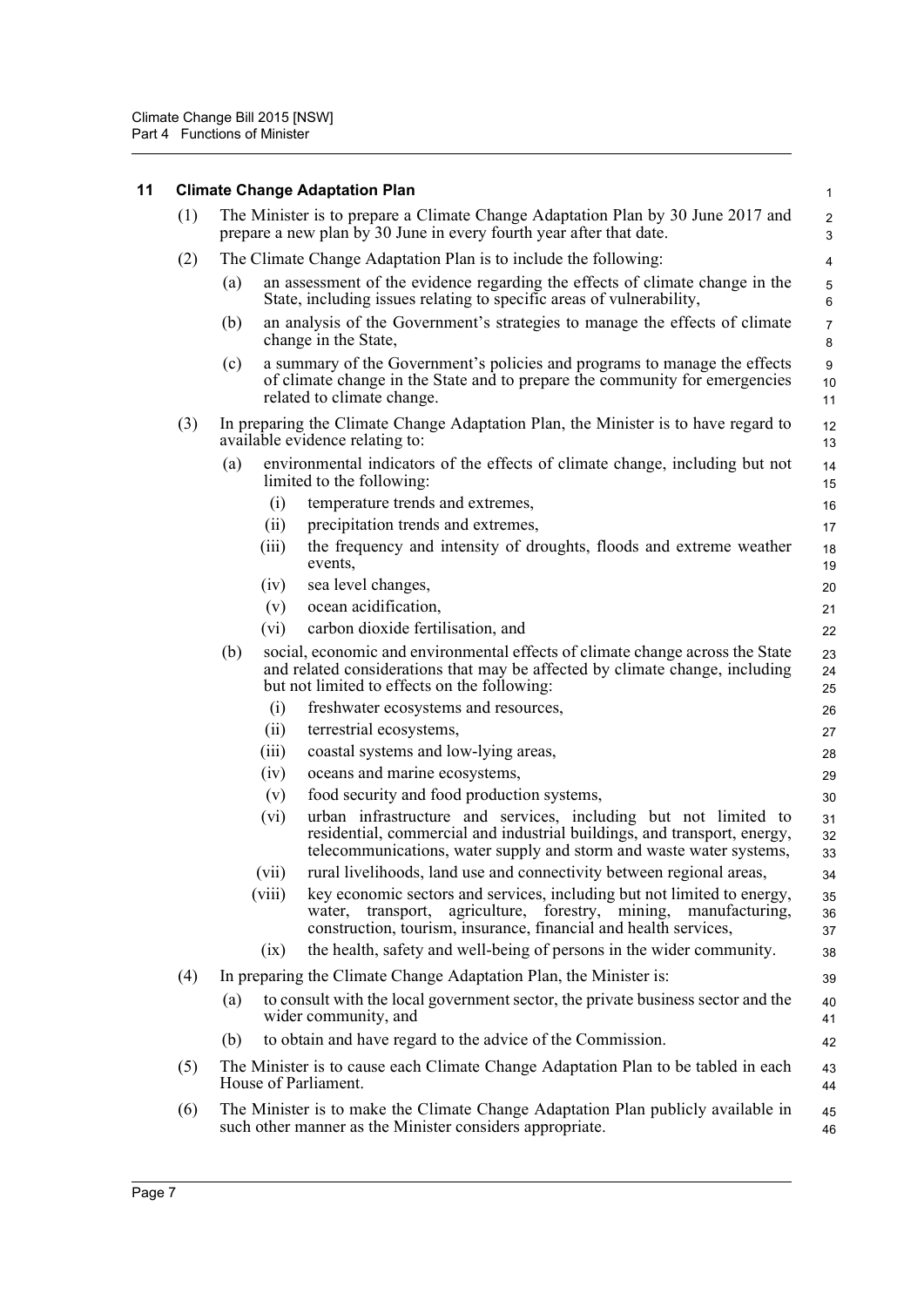<span id="page-12-3"></span><span id="page-12-2"></span><span id="page-12-1"></span><span id="page-12-0"></span>

| 12 |     |                                                             |       | <b>Guidelines issued by Minister</b>                                                                                                                                                                                                                                                   | $\mathbf{1}$                 |  |  |  |
|----|-----|-------------------------------------------------------------|-------|----------------------------------------------------------------------------------------------------------------------------------------------------------------------------------------------------------------------------------------------------------------------------------------|------------------------------|--|--|--|
|    | (1) |                                                             |       | The Minister may from time to time issue guidelines to public authorities for the<br>purposes of section 18.                                                                                                                                                                           | $\sqrt{2}$<br>3              |  |  |  |
|    | (2) |                                                             |       | Before issuing guidelines under this section, the Minister is to obtain and have regard<br>to the advice of the Commission.                                                                                                                                                            | $\overline{\mathbf{4}}$<br>5 |  |  |  |
|    | (3) |                                                             |       | The Minister must publish the guidelines in the Government Gazette and must ensure<br>that the guidelines are made available on a public website.                                                                                                                                      | 6<br>$\overline{7}$          |  |  |  |
|    | (4) | section.                                                    |       | The regulations may make provision for or with respect to the guidelines under this                                                                                                                                                                                                    | $\bf 8$<br>9                 |  |  |  |
| 13 |     |                                                             |       | Greenhouse gas emissions offsets                                                                                                                                                                                                                                                       | 10                           |  |  |  |
|    | (1) |                                                             |       | The Minister is to ensure that:                                                                                                                                                                                                                                                        | 11                           |  |  |  |
|    |     | (a)                                                         |       | no more than 20% of the reduction in greenhouse gas emissions required to<br>meet any annual carbon budget is achieved through tradeable greenhouse gas<br>emissions schemes, and                                                                                                      | 12<br>13<br>14               |  |  |  |
|    |     | (b)                                                         |       | wherever possible, any reduction in greenhouse gas emissions through<br>tradeable greenhouse gas emissions schemes is achieved within Australia.                                                                                                                                       | 15<br>16                     |  |  |  |
|    | (2) | emissions.                                                  |       | The regulations may make provision for or with respect to certification and types of<br>emissions offsets that may be included in the measurement of net greenhouse gas                                                                                                                | 17<br>18<br>19               |  |  |  |
| 14 |     | Measurement and reporting of greenhouse gas emissions<br>20 |       |                                                                                                                                                                                                                                                                                        |                              |  |  |  |
|    | (1) |                                                             |       | The regulations may make provision for or with respect to the method for the<br>measurement and reporting of greenhouse gas emissions.                                                                                                                                                 | 21<br>22                     |  |  |  |
|    | (2) |                                                             |       | The Minister is to ensure, as far as practicable, that the method prescribed for the<br>measurement and reporting of greenhouse gas emissions is consistent with best<br>national and international practices and obligations under any treaties or other<br>international agreements. | 23<br>24<br>25<br>26         |  |  |  |
| 15 |     |                                                             |       | <b>Annual report by Minister</b>                                                                                                                                                                                                                                                       | 27                           |  |  |  |
|    | (1) |                                                             |       | The Minister is to prepare, within the period of 6 months after 30 June in each year,<br>a Climate Change Progress Report for the financial year ending 30 June in that year<br>and cause the report to be tabled in each House of Parliament.                                         | 28<br>29<br>30               |  |  |  |
|    | (2) |                                                             |       | A report by the Minister under this section is to include the following information:                                                                                                                                                                                                   | 31                           |  |  |  |
|    |     | (a)                                                         |       | an assessment of the greenhouse gas emissions during the most recent year for<br>which the relevant data relating to greenhouse gas emissions is available,<br>including the following information:                                                                                    | 32<br>33<br>34               |  |  |  |
|    |     |                                                             | (i)   | the amount of net greenhouse gas emissions for the most recent year for<br>which the relevant data relating to greenhouse gas emissions is available<br>(the <i>annual emissions amount</i> ) measured in accordance with the<br>method prescribed by the regulations,                 | 35<br>36<br>37<br>38         |  |  |  |
|    |     |                                                             | (ii)  | a comparison of the annual emissions amount with the annual emissions<br>amounts measured in previous years,                                                                                                                                                                           | 39<br>40                     |  |  |  |
|    |     |                                                             | (iii) | a comparison of the annual emissions amount with the annual carbon<br>budget for the year,                                                                                                                                                                                             | 41<br>42                     |  |  |  |
|    |     |                                                             | (iv)  | an assessment of the State's progress in meeting the NSW target and the<br>interim targets,                                                                                                                                                                                            | 43<br>44                     |  |  |  |
|    |     |                                                             | (v)   | a description of the method used to measure the annual emissions<br>amount,                                                                                                                                                                                                            | 45<br>46                     |  |  |  |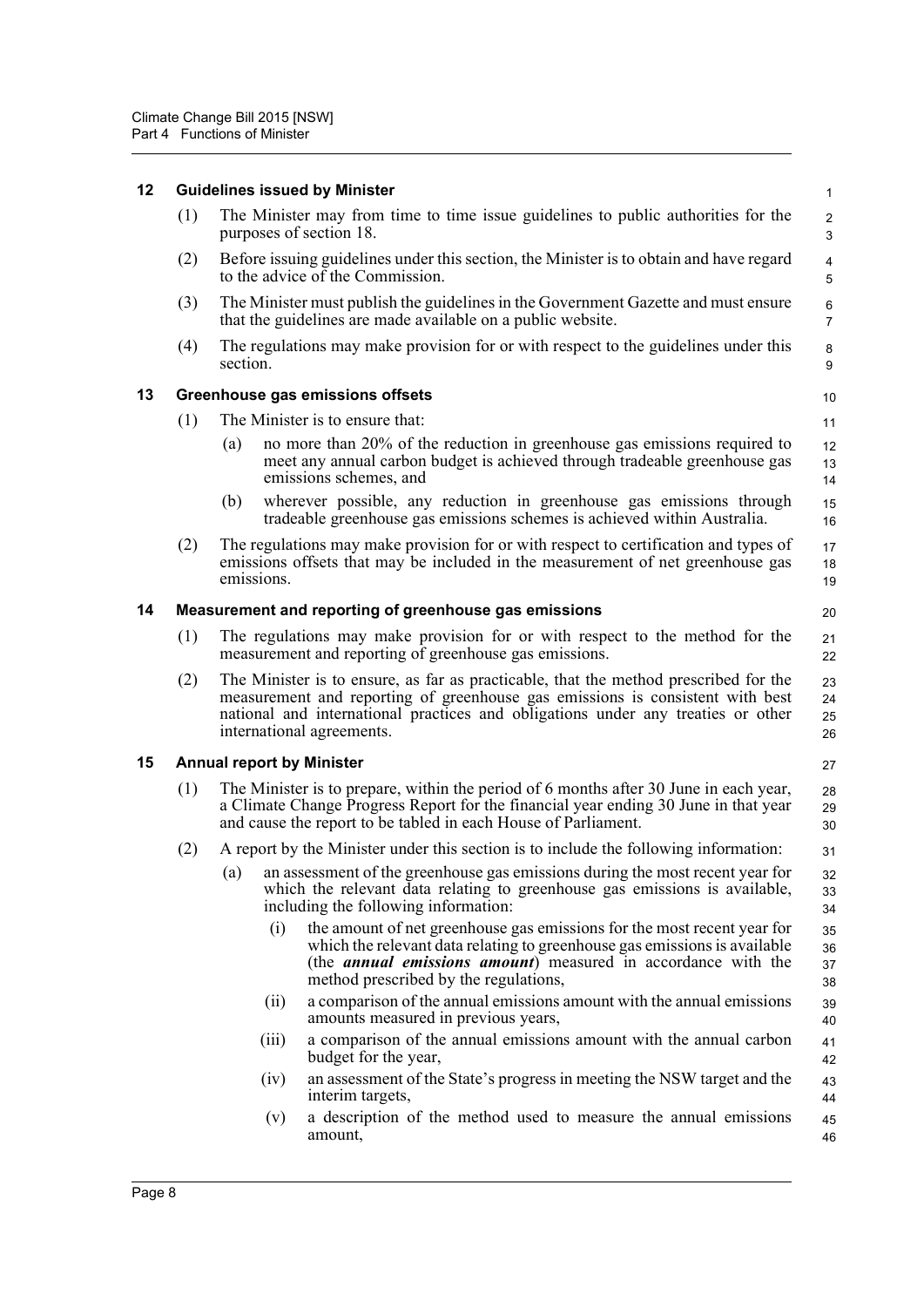|     |     | (vi)  | if the Minister adjusts the method used in the report from the method<br>used in a previous report, the nature of the adjustment and a comparison<br>of the annual emissions amount with the annual emissions amounts<br>measured with the methods used in previous years, | $\mathbf{1}$<br>$\overline{2}$<br>3<br>$\overline{4}$ |
|-----|-----|-------|----------------------------------------------------------------------------------------------------------------------------------------------------------------------------------------------------------------------------------------------------------------------------|-------------------------------------------------------|
|     |     | (vii) | an analysis of available evidence relating to the main causes of<br>greenhouse gas emissions and the possible reasons for changes in the<br>State's greenhouse gas emissions compared to previous years,                                                                   | 5<br>6<br>$\overline{7}$                              |
|     | (b) |       | an assessment of the progress made by the Government in the implementation<br>of the Greenhouse Gas Emissions Plan during the year,                                                                                                                                        | 8<br>9                                                |
|     | (c) |       | an assessment of the progress made by the Government in the implementation<br>of the Climate Change Adaptation Plan during the year,                                                                                                                                       | 10<br>11                                              |
|     | (d) |       | a summary of the actions the Minister has taken in the exercise of the<br>Minister's functions under this Act during the year,                                                                                                                                             | 12<br>13                                              |
|     | (e) |       | a report on the progress made by public authorities in the implementation of<br>their Climate Change Action Plans during the year.                                                                                                                                         | 14<br>15                                              |
| (3) |     |       | If the report indicates that an annual carbon budget has not been met, the Minister is<br>to include a statement in the report that sets out the following:                                                                                                                | 16<br>17                                              |
|     | (a) |       | the reasons why the annual carbon budget was not met,                                                                                                                                                                                                                      | 18                                                    |
|     | (b) |       | the action that is to be taken to meet future annual carbon budgets, including<br>how this action differs from any action that was taken for the annual carbon<br>budget that was not met,                                                                                 | 19<br>20<br>21                                        |
|     | (c) |       | the action that is to be taken in subsequent years to compensate for the<br>greenhouse gas emissions that have exceeded the annual carbon budget.                                                                                                                          | 22<br>23                                              |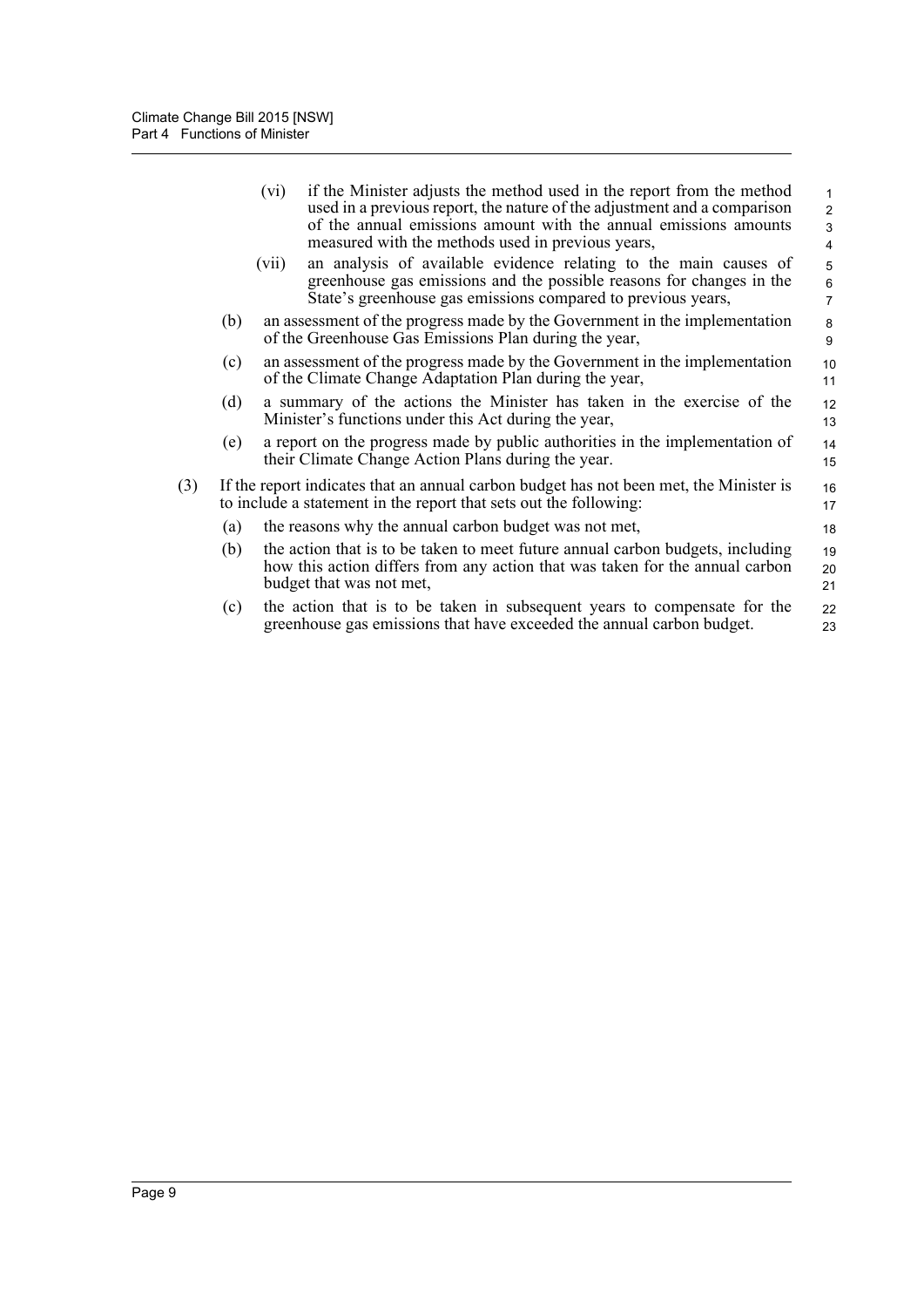<span id="page-14-3"></span><span id="page-14-2"></span><span id="page-14-1"></span><span id="page-14-0"></span>

| Part 5 |                                   |            | <b>Functions of public authorities</b>                                                                                                                                                                                          | $\mathbf{1}$                   |
|--------|-----------------------------------|------------|---------------------------------------------------------------------------------------------------------------------------------------------------------------------------------------------------------------------------------|--------------------------------|
| 16     |                                   |            | <b>Climate Change Action Plan</b>                                                                                                                                                                                               | 2                              |
|        | (1)                               |            | A public authority is to prepare a Climate Change Action Plan by 31 December 2017<br>and prepare a new plan by 31 December in every fourth year after that date.                                                                | $\mathbf{3}$<br>4              |
|        | (2)                               |            | The Climate Change Action Plan is to include the following:                                                                                                                                                                     | 5                              |
|        |                                   | (a)        | an analysis of the public authority's strategies to contribute to the<br>implementation of the Greenhouse Gas Emissions Plan and the Climate<br>Change Adaptation Plan,                                                         | $\,6\,$<br>$\overline{7}$<br>8 |
|        |                                   | (b)        | a summary of the public authority's policies and programs to reduce<br>greenhouse gas emissions and adapt to the effects of climate change,                                                                                     | $\boldsymbol{9}$<br>10         |
|        |                                   | (c)        | such other matters as may be prescribed by the regulations.                                                                                                                                                                     | 11                             |
|        | (3)                               |            | The public authority is to provide a copy of each of its Climate Change Action Plans<br>to the Minister.                                                                                                                        | 12<br>13                       |
|        | (4)                               | available. | The public authority is to make each of its Climate Change Action Plans publicly                                                                                                                                                | 14<br>15                       |
| 17     | Report on implementation of plans |            |                                                                                                                                                                                                                                 | 16                             |
|        |                                   |            | A public authority is to, as soon as practicable after the end of each financial year,<br>give the Minister a report relating to the authority's implementation of its Climate<br>Change Action Plan during the financial year. | 17<br>18<br>19                 |
| 18     |                                   |            | <b>General requirements</b>                                                                                                                                                                                                     | 20                             |
|        | (1)                               |            | In exercising its functions, a public authority is to ensure that it does not decrease the<br>State's ability:                                                                                                                  | 21<br>22                       |
|        |                                   | (a)        | to meet the NSW target and the interim targets, and                                                                                                                                                                             | 23                             |
|        |                                   | (b)        | to adapt to the effects of climate change on people, communities and<br>ecosystems in the State.                                                                                                                                | 24<br>25                       |
|        | (2)                               |            | In assessing whether or not the exercise of its functions would have any such effect,<br>the public authority is to have regard to the following:                                                                               | 26<br>27                       |
|        |                                   | (a)        | any relevant Greenhouse Gas Emissions Plan,                                                                                                                                                                                     | 28                             |
|        |                                   | (b)        | any relevant Climate Change Adaptation Plan,                                                                                                                                                                                    | 29                             |
|        |                                   | (c)        | any relevant Climate Change Action Plan of the public authority,                                                                                                                                                                | 30                             |
|        |                                   | (d)        | any relevant guidelines issued by the Minister under section 12.                                                                                                                                                                | 31                             |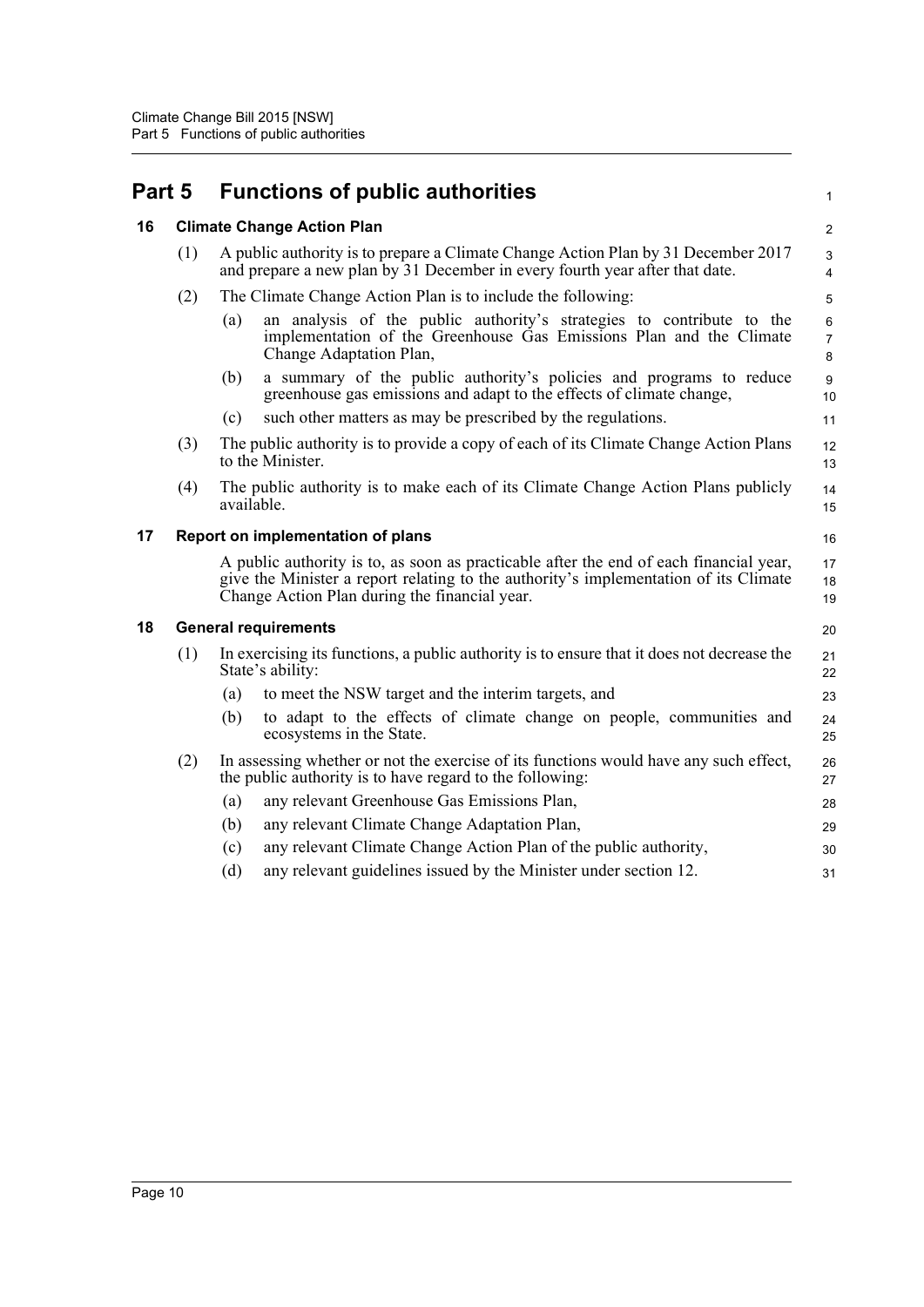<span id="page-15-4"></span><span id="page-15-3"></span><span id="page-15-2"></span><span id="page-15-1"></span><span id="page-15-0"></span>

| Part 6 |                                |         | <b>NSW Climate Change Commission</b>                                                                                                                                   | $\mathbf{1}$        |
|--------|--------------------------------|---------|------------------------------------------------------------------------------------------------------------------------------------------------------------------------|---------------------|
| 19     |                                |         | <b>NSW Climate Change Commission</b>                                                                                                                                   | 2                   |
|        |                                |         | The NSW Climate Change Commission (the <i>Commission</i> ) is established by this Act.                                                                                 | 3                   |
| 20     |                                |         | <b>Membership of Commission</b>                                                                                                                                        | 4                   |
|        | (1)                            |         | The Commission is to consist of not fewer than 5 and not more than 9 members<br>appointed by the Minister.                                                             | $\mathbf 5$<br>6    |
|        | (2)                            |         | The Minister is to ensure, as far as practicable, that the Commission includes persons<br>who have a broad range of knowledge and experience in the following matters: | $\overline{7}$<br>8 |
|        |                                | (a)     | climate change science,                                                                                                                                                | 9                   |
|        |                                | (b)     | reducing greenhouse gas emissions,                                                                                                                                     | 10                  |
|        |                                | (c)     | adapting to the effects of climate change,                                                                                                                             | 11                  |
|        |                                | (d)     | the social, economic and environmental effects of climate change, including<br>the effects of climate change on public health and safety,                              | 12<br>13            |
|        |                                | (e)     | any other expertise as the Minister considers necessary for the Commission to<br>carry out its functions.                                                              | 14<br>15            |
|        | (3)                            | person: | The Minister may only appoint a person to the Commission if satisfied that the                                                                                         | 16<br>17            |
|        |                                | (a)     | is committed to addressing climate change, and                                                                                                                         | 18                  |
|        |                                | (b)     | has knowledge and experience in respect of an area that is relevant to the<br>operation of this Act.                                                                   | 19<br>20            |
|        | (4)                            |         | Schedule 1 contains provisions relating to the membership and procedure of the<br>Commission.                                                                          | 21<br>22            |
| 21     | <b>Functions of Commission</b> |         |                                                                                                                                                                        |                     |
|        | (1)                            |         | The Commission has the following functions under this Act:                                                                                                             | 24                  |
|        |                                | (a)     | to advise the Minister on matters relating to climate change, including<br>strategies for mitigating and adapting to the effects of climate change,                    | 25<br>26            |
|        |                                | (b)     | to analyse data to identify patterns and trends relating to climate change,                                                                                            | 27                  |
|        |                                | (c)     | to make recommendations regarding the State's progress in addressing climate<br>change,                                                                                | 28<br>29            |
|        |                                | (d)     | any other functions relating to climate change as may be prescribed by the<br>regulations.                                                                             | 30<br>31            |
|        | (2)                            |         | In exercising its functions, the Commission is to:                                                                                                                     | 32                  |
|        |                                | (a)     | have regard to the guiding principles, and                                                                                                                             | 33                  |
|        |                                | (b)     | consult with the local government sector, the private business sector and the<br>wider community, and                                                                  | 34<br>35            |
|        |                                | (c)     | provide information to the local government sector, the private business sector<br>and the wider community to promote action in addressing climate change.             | 36<br>37            |
| 22     |                                |         | <b>Climate change report by Commission</b>                                                                                                                             | 38                  |
|        | (1)                            |         | The Commission may periodically prepare a report regarding matters relating to<br>climate change.                                                                      | 39<br>40            |
|        | (2)                            |         | A report by the Commission under this section may include the following:                                                                                               | 41                  |
|        |                                | (a)     | a report on the exercise of the Minister's functions under this Act,                                                                                                   | 42                  |
|        |                                |         |                                                                                                                                                                        |                     |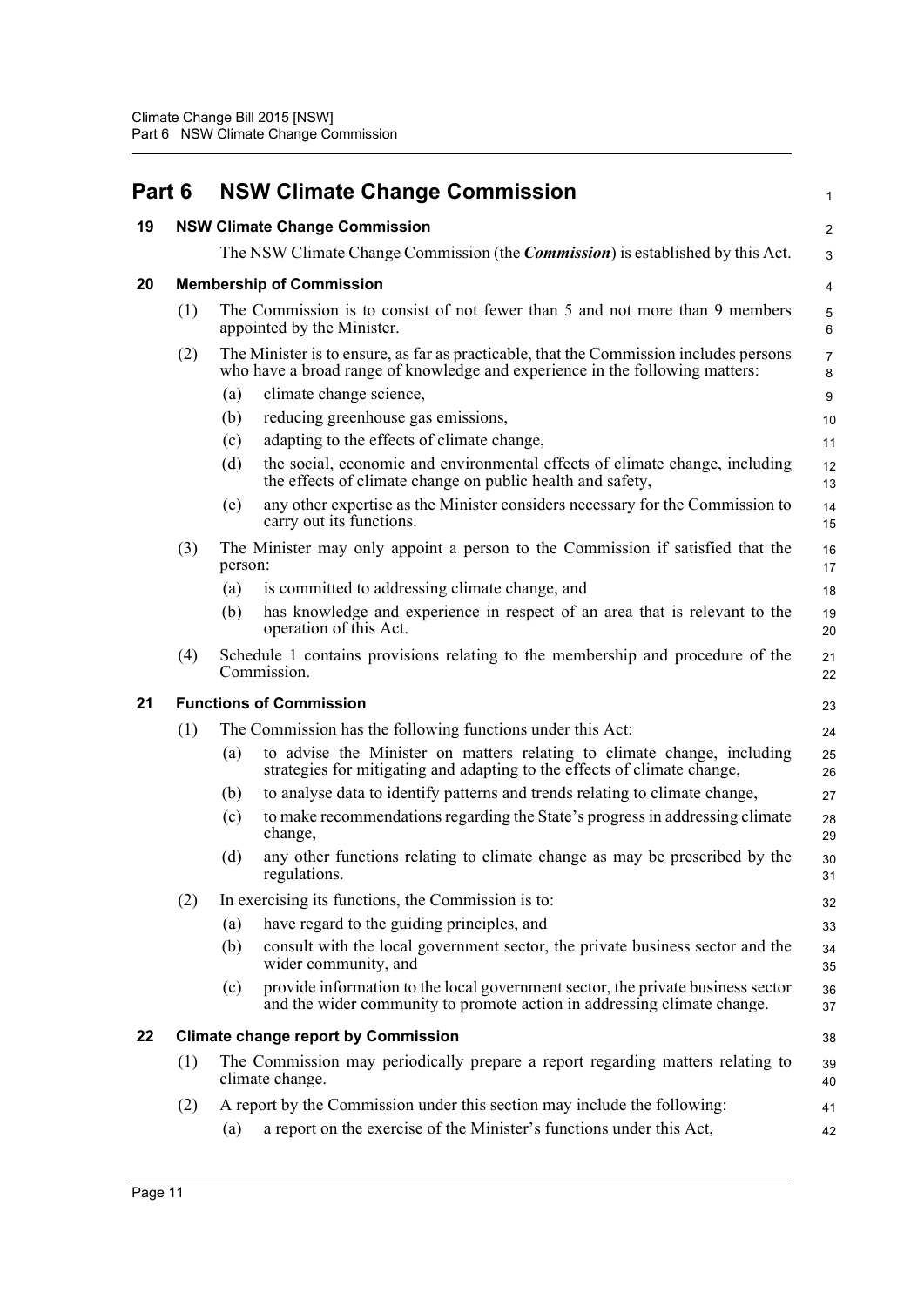<span id="page-16-0"></span>

|    |                                    | a report on the exercise of the functions of a public authority in accordance<br>(b)<br>with the requirements imposed on the public authority under this Act.     | $\mathbf{1}$<br>$\mathcal{P}$ |  |
|----|------------------------------------|-------------------------------------------------------------------------------------------------------------------------------------------------------------------|-------------------------------|--|
|    | (3)                                | The Minister is to furnish the Commission's report to the Presiding Officer of each<br>House of Parliament within 28 days after receipt of the report.            | 3<br>$\overline{4}$           |  |
| 23 | <b>Annual report by Commission</b> |                                                                                                                                                                   |                               |  |
|    | (1)                                | The Commission is to prepare, within the period of 4 months after 30 June in each<br>year, a report of its activities during the year that ended on that 30 June. | 6<br>$\overline{7}$           |  |
|    | (2)                                | A report by the Commission under this section is to include any advice given or<br>recommendations made to the Minister.                                          | 8<br>9                        |  |
|    | (3)                                | The Minister is to furnish the Commission's annual report to the Presiding Officer of<br>each House of Parliament within 28 days after receipt of the report.     | 10<br>11                      |  |
|    |                                    |                                                                                                                                                                   |                               |  |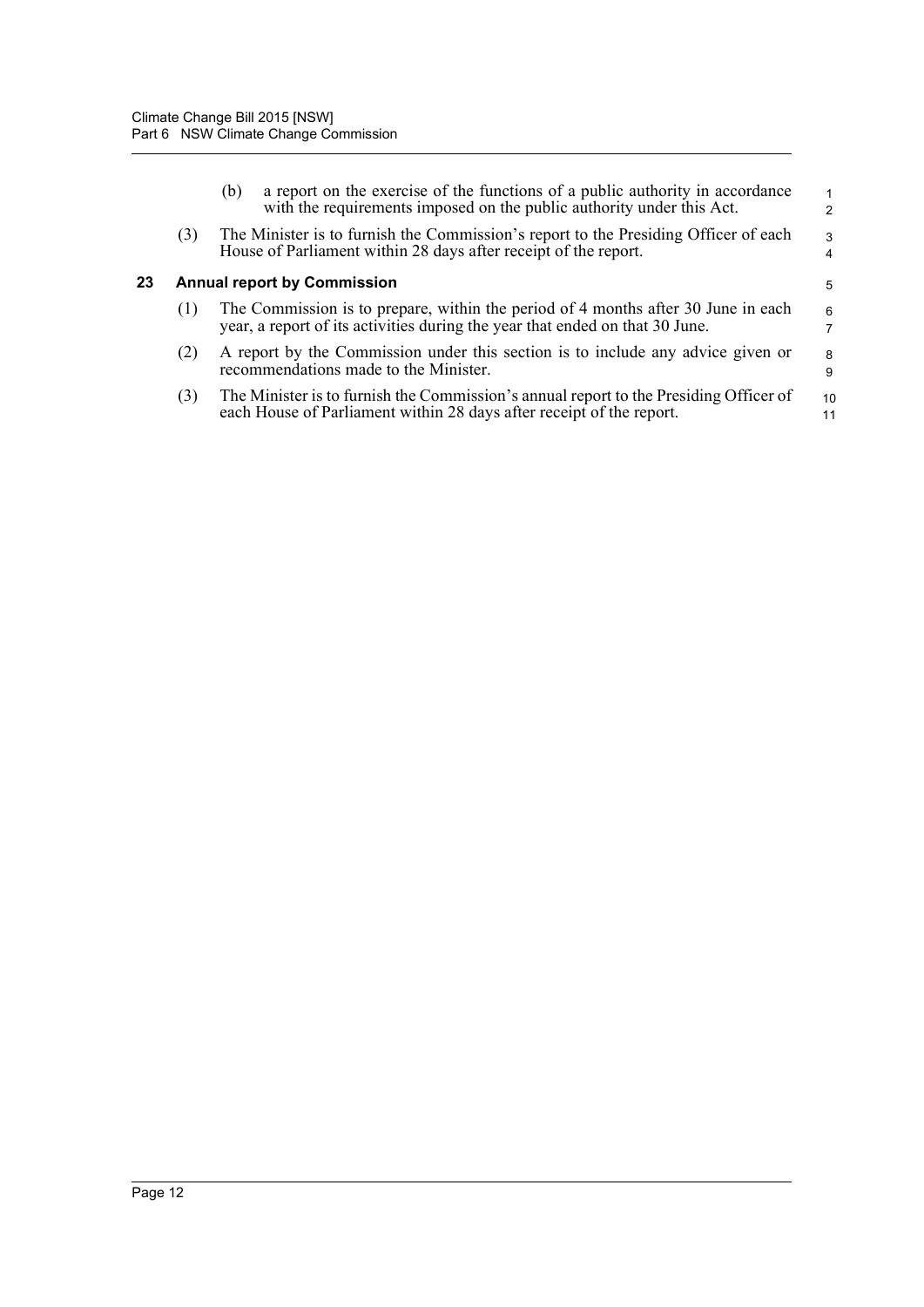## <span id="page-17-0"></span>**Part 7 Miscellaneous**

### **24 Act to bind Crown**

This Act binds the Crown in right of New South Wales and, in so far as the legislative power of the Parliament of New South Wales permits, the Crown in all its other capacities.

1

21 22 23

27 28

41 42

### <span id="page-17-1"></span>**25 Protection from liability**

A matter or thing done or omitted to be done by the Minister, a member of the Commission or any person acting under the direction of the Minister or a member of the Commission does not, if the matter or thing was done or omitted in good faith for the purposes of executing this Act, subject the Minister, member or person so acting personally to any action, liability, claim or demand.

### <span id="page-17-2"></span>**26 Remedy or restraint of breaches of this Act**

- (1) Any person may bring proceedings in the Supreme Court for an order to remedy or restrain a breach of this Act.
- (2) Any such proceedings may be brought whether or not any right of the person has been or may be infringed by or as a consequence of the breach.
- (3) Any such proceedings may be brought by a person on the person's own behalf or on behalf of another person (with their consent), or of a body corporate or unincorporate (with the consent of its committee or other controlling or governing body), having like or common interests in those proceedings. 17 18 19 20
- (4) Any person on whose behalf proceedings are brought is entitled to contribute to or provide for the payment of the legal costs and expenses incurred by the person bringing the proceedings.
- (5) If the Court is satisfied that a breach has been committed or that a breach will, unless restrained by order of the Court, be committed, it may make such orders as it thinks fit to remedy or restrain the breach. 24  $25$ 26
- (6) In this section: *breach* includes a failure to comply with a requirement imposed under this Act.

### <span id="page-17-3"></span>**27 Regulations**

The Governor may make regulations, not inconsistent with this Act, for or with respect to any matter that by this Act is required or permitted to be prescribed or that is necessary or convenient to be prescribed for carrying out or giving effect to this Act.

### <span id="page-17-4"></span>**28 Reviews of Act**

- (1) The Minister is to undertake reviews of this Act to determine whether the policy objectives of this Act remain valid and whether the terms of this Act remain appropriate for securing those objectives.
- (2) The reviews are to be undertaken:
	- (a) for the first review—as soon as possible after the period of 6 years from the date of assent to this Act, and 39 40
	- (b) for subsequent reviews—at intervals of 8 years.

### (3) In carrying out a review under this section, the Minister is:

(a) to consult with the local government sector, the private business sector and the wider community, and 43 44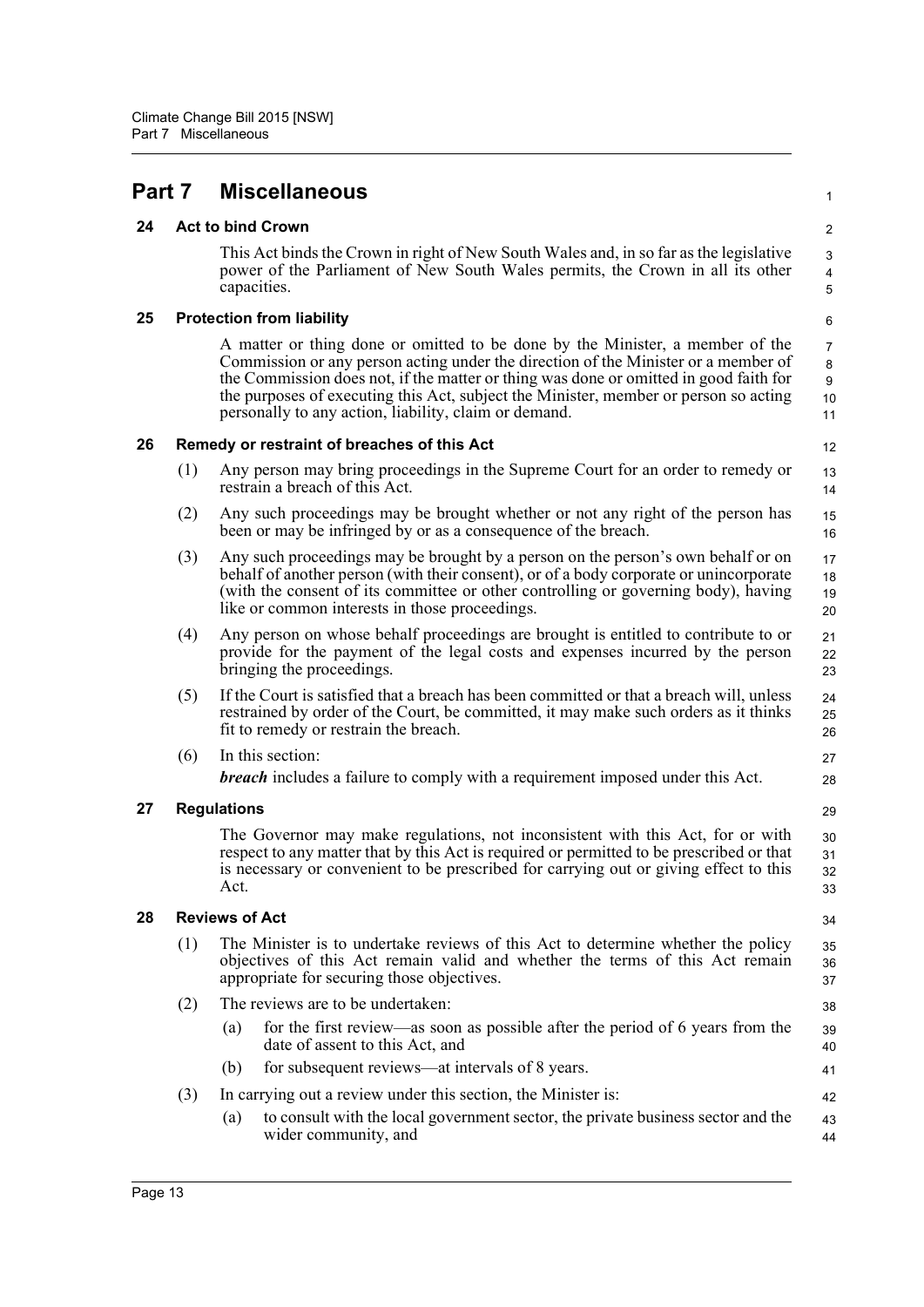|  | to obtain and have regard to the advice of the Commission.                                                                              |     |
|--|-----------------------------------------------------------------------------------------------------------------------------------------|-----|
|  | (4) A report on the outcome of each review is to be tabled in each House of Parliament<br>within 12 months after the end of the review. | - 2 |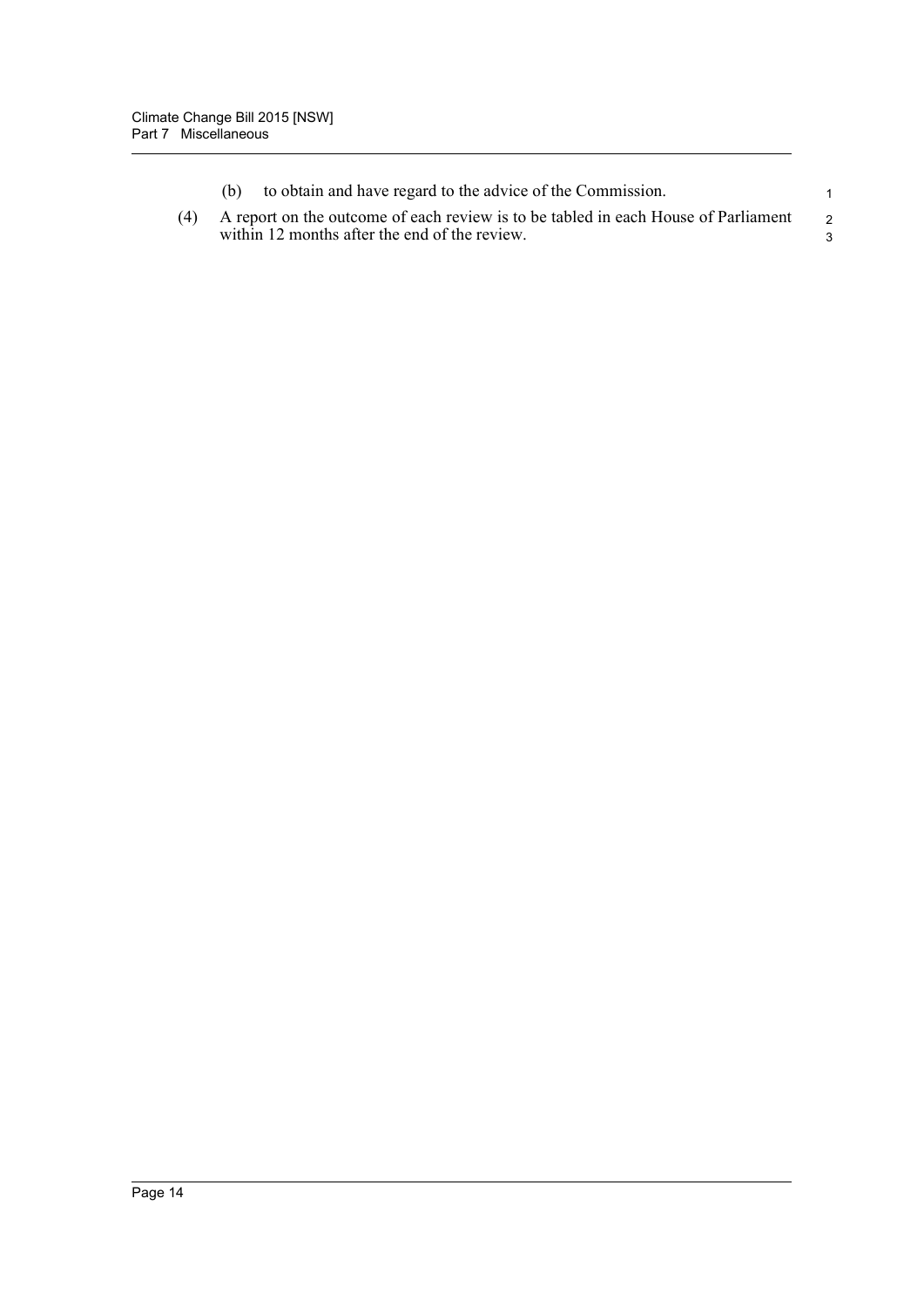#### <span id="page-19-0"></span>**Schedule 1 Provisions relating to membership and procedure of NSW Climate Change Commission** 1 2

|   |     | (Section 20 (4))                                                                                                                                                                                                                                                 | 3                    |
|---|-----|------------------------------------------------------------------------------------------------------------------------------------------------------------------------------------------------------------------------------------------------------------------|----------------------|
| 1 |     | <b>Definition</b>                                                                                                                                                                                                                                                | 4                    |
|   |     | In this Schedule, <i>member</i> means a member of the NSW Climate Change<br>Commission.                                                                                                                                                                          | 5<br>6               |
| 2 |     | <b>Chair and Deputy Chair of Commission</b>                                                                                                                                                                                                                      | $\overline{7}$       |
|   | (1) | Of the members of the Commission, 2 are (in and by their respective instruments of<br>appointment or in and by other instruments executed by the Minister) to be appointed<br>as Chair and Deputy Chair of the Commission respectively.                          | 8<br>9<br>10         |
|   | (2) | The Minister may remove a member from the office of Chair or Deputy Chair of the<br>Commission at any time.                                                                                                                                                      | 11<br>12             |
|   | (3) | A person holding office as Chair or Deputy Chair of the Commission vacates that<br>office if the person:                                                                                                                                                         | 13<br>14             |
|   |     | is removed from that office by the Minister, or<br>(a)                                                                                                                                                                                                           | 15                   |
|   |     | resigns that office by instrument in writing addressed to the Minister, or<br>(b)                                                                                                                                                                                | 16                   |
|   |     | (c)<br>ceases to be a member.                                                                                                                                                                                                                                    | 17                   |
| 3 |     | <b>Terms of office of members</b>                                                                                                                                                                                                                                | 18                   |
|   |     | Subject to this Schedule, a member holds office for such period (not exceeding<br>4 years) as may be specified in the member's instrument of appointment, but is<br>eligible (if otherwise qualified) for re-appointment.                                        | 19<br>20<br>21       |
| 4 |     | Remuneration                                                                                                                                                                                                                                                     | 22                   |
|   |     | A member is entitled to be paid such remuneration (including travelling and<br>subsistence allowances) as the Minister may from time to time determine in respect                                                                                                | 23                   |
|   |     | of the member.                                                                                                                                                                                                                                                   | 24<br>25             |
|   |     | Vacancy in office of member                                                                                                                                                                                                                                      | 26                   |
|   | (1) | The office of a member becomes vacant if the member:                                                                                                                                                                                                             | 27                   |
|   |     | dies, or<br>(a)                                                                                                                                                                                                                                                  | 28                   |
|   |     | completes a term of office and is not re-appointed, or<br>(b)                                                                                                                                                                                                    | 29                   |
|   |     | resigns the office by instrument in writing addressed to the Minister, or<br>(c)                                                                                                                                                                                 | 30                   |
|   |     | is removed from office by the Minister under this clause, or<br>(d)                                                                                                                                                                                              | 31                   |
| 5 |     | becomes a mentally incapacitated person, or<br>(e)                                                                                                                                                                                                               | 32                   |
|   |     | (f)<br>is convicted in New South Wales of an offence that is punishable by<br>imprisonment for 12 months or more or is convicted elsewhere than in New<br>South Wales of an offence that, if committed in New South Wales, would be<br>an offence so punishable. | 33<br>34<br>35<br>36 |
|   | (2) | The Minister may remove a member of the Commission from office, but only for<br>incompetence, incapacity or misbehaviour.                                                                                                                                        | 37<br>38             |
|   | (3) | A member of the Commission cannot be removed from office under Part 6 of the<br>Government Sector Employment Act 2013.                                                                                                                                           | 39<br>40             |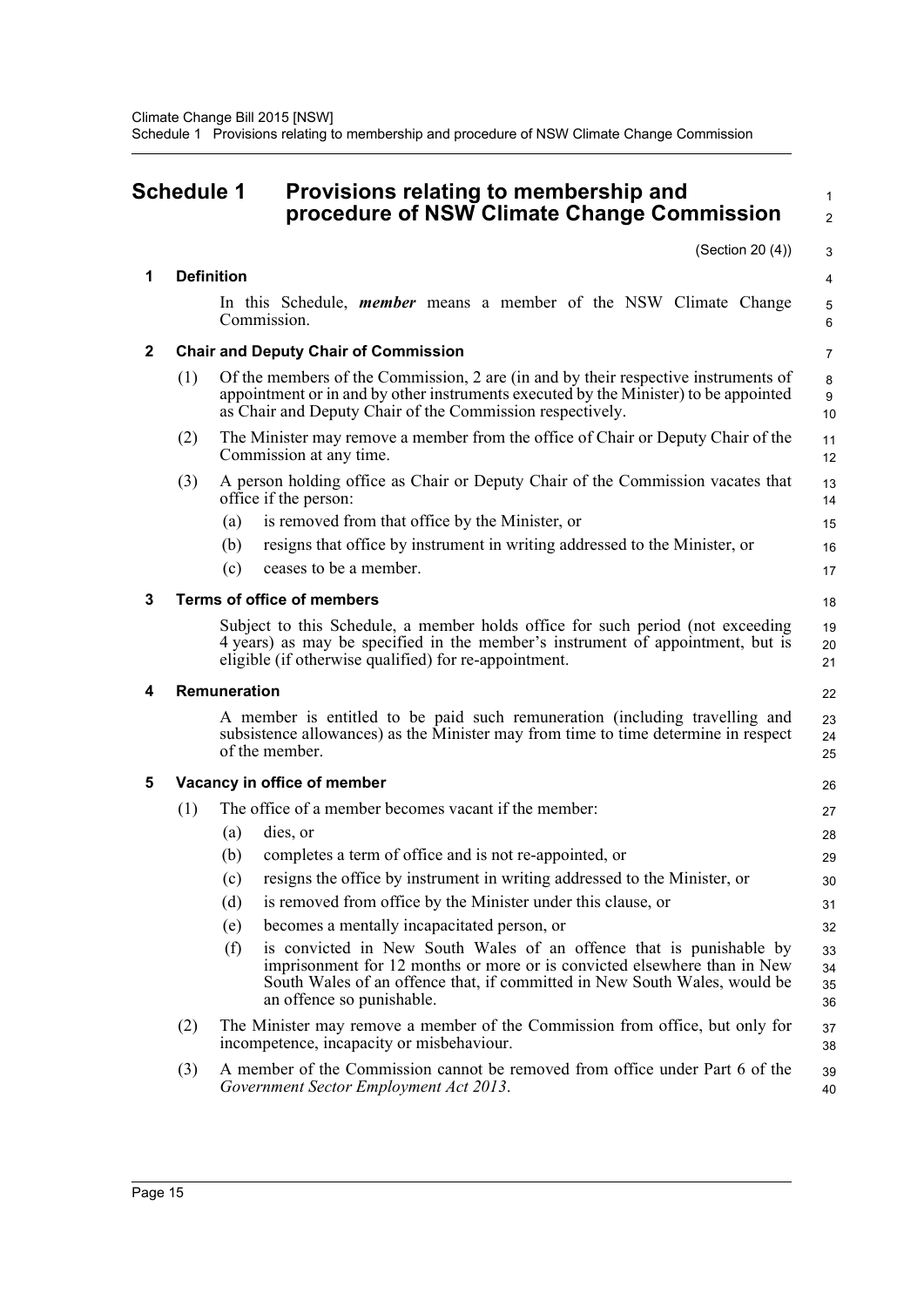#### **6 Disclosure of pecuniary interests** (1) If: (a) a member has a direct or indirect pecuniary interest in a matter being considered or about to be considered at a meeting of the Commission, and (b) the interest appears to raise a conflict with the proper performance of the member's duties in relation to the consideration of the matter, the member must, as soon as possible after the relevant facts have come to the member's knowledge, disclose the nature of the interest at a meeting of the Commission. (2) A disclosure by a member at a meeting of the Commission that the member: (a) is a member, or is in the employment, of a specified company or other body, or (b) is a partner, or is in the employment, of a specified person, or (c) has some other specified interest relating to a specified company or other body or to a specified person, is a sufficient disclosure of the nature of the interest in any matter relating to that company or other body or to that person which may arise after the date of the disclosure and which is required to be disclosed under subclause (1). (3) Particulars of any disclosure made under this clause must be recorded by the Commission in a book kept for the purpose and that book must be open at all reasonable hours to inspection by any person on payment of the fee determined by the Commission. (4) After a member has disclosed the nature of an interest in any matter, the member must not, unless the Minister or the Commission otherwise determines: (a) be present during any deliberation of the Commission with respect to the matter, or (b) take part in any decision of the Commission with respect to the matter. (5) For the purposes of the making of a determination by the Commission under subclause (4), a member who has a direct or indirect pecuniary interest in a matter to which the disclosure relates must not: (a) be present during any deliberation of the Commission for the purpose of making the determination, or (b) take part in the making by the Commission of the determination. (6) A contravention of this clause does not invalidate any decision of the Commission. **7 Filling of vacancy in office of member** If the office of a member becomes vacant, a person is, subject to this Act, to be appointed to fill the vacancy. **8 Effect of certain other Acts** (1) The provisions of the *Government Sector Employment Act 2013* relating to the employment of Public Service employees do not apply to a member. (2) If, by or under any Act, provision is made: (a) requiring a person who is the holder of a specified office to devote the whole of his or her time to the duties of that office, or 1  $\overline{2}$  3 4 5 6 7 8 9 10 11 12 13 14 15 16 17 18 19 20 21 22 23 24 25 26 27 28 29 30 31 32 33 34 35 36 37 38 39 40 41

42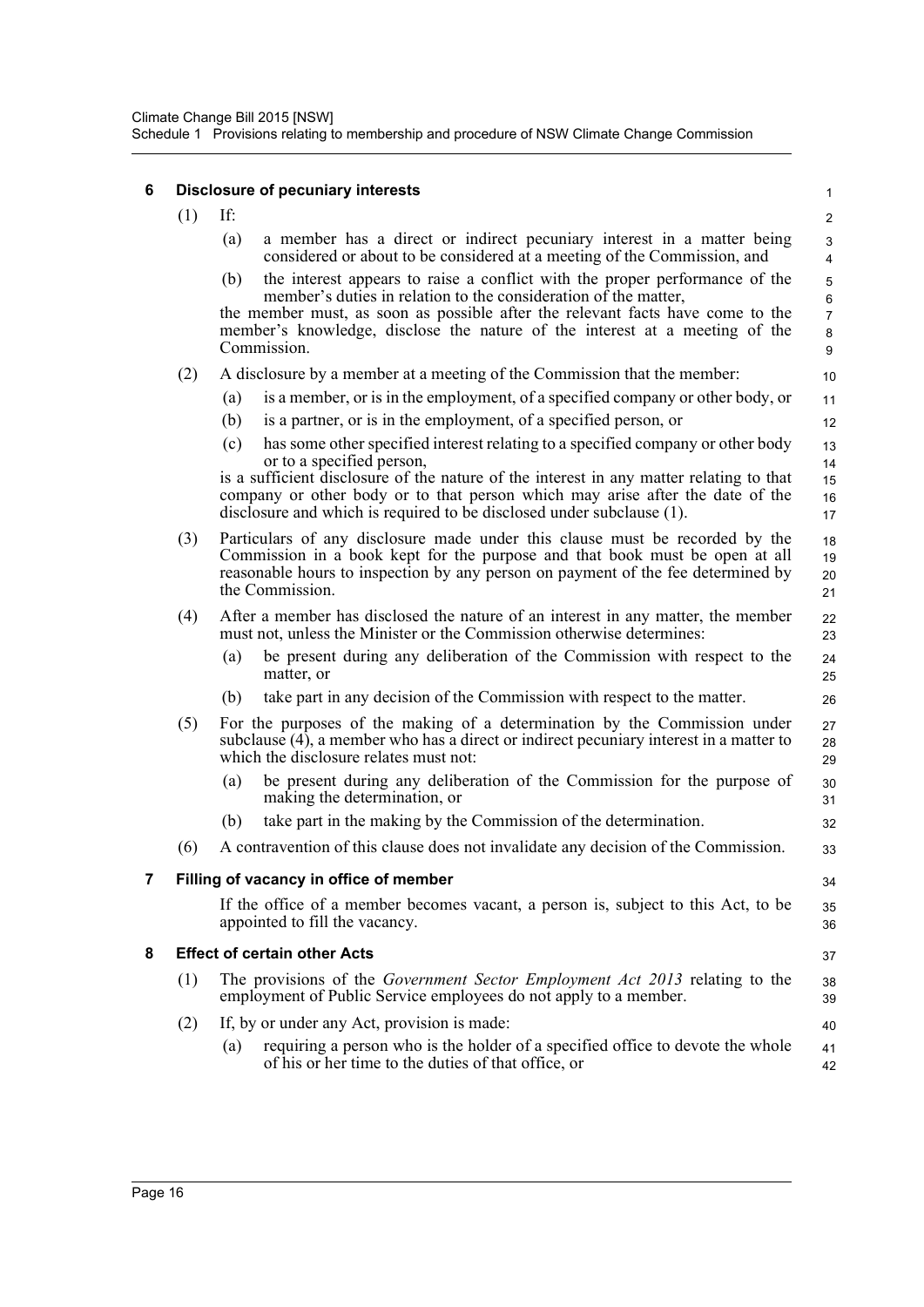|    | (3)                           | prohibiting the person from engaging in employment outside the duties of that<br>(b)<br>office,<br>the provision does not operate to disqualify the person from holding that office and<br>also the office of a member or from accepting and retaining any remuneration<br>payable to the person under this Act as such a member.<br>The office of a member is not, for the purposes of any Act, an office or place of profit | $\mathbf{1}$<br>$\boldsymbol{2}$<br>$\overline{3}$<br>$\overline{\mathbf{4}}$<br>5<br>$\,6\,$ |  |  |
|----|-------------------------------|-------------------------------------------------------------------------------------------------------------------------------------------------------------------------------------------------------------------------------------------------------------------------------------------------------------------------------------------------------------------------------------------------------------------------------|-----------------------------------------------------------------------------------------------|--|--|
|    |                               | under the Crown.                                                                                                                                                                                                                                                                                                                                                                                                              | $\overline{7}$                                                                                |  |  |
| 9  |                               | <b>General procedure</b>                                                                                                                                                                                                                                                                                                                                                                                                      | 8                                                                                             |  |  |
|    |                               | The procedure for the calling of meetings of the Commission and for the conduct of<br>business at those meetings is, subject to this Act and the regulations, to be as<br>determined by the Commission.                                                                                                                                                                                                                       | 9<br>10<br>11                                                                                 |  |  |
| 10 | Quorum<br>12                  |                                                                                                                                                                                                                                                                                                                                                                                                                               |                                                                                               |  |  |
|    |                               | The quorum for a meeting of the Commission is a majority of the members for the<br>time being.                                                                                                                                                                                                                                                                                                                                | 13<br>14                                                                                      |  |  |
| 11 | <b>Presiding member</b><br>15 |                                                                                                                                                                                                                                                                                                                                                                                                                               |                                                                                               |  |  |
|    | (1)                           | The Chair of the Commission or, in the absence of the Chair, the Deputy Chair of the<br>Commission or, in the absence of both, another member elected to chair the meeting<br>by the members present is to preside at a meeting of the Commission.                                                                                                                                                                            | 16<br>17<br>18                                                                                |  |  |
|    | (2)                           | The person presiding at any meeting of the Commission has a deliberative vote and,<br>in the event of an equality of votes, has a second or casting vote.                                                                                                                                                                                                                                                                     | 19<br>20                                                                                      |  |  |
| 12 | Voting                        |                                                                                                                                                                                                                                                                                                                                                                                                                               |                                                                                               |  |  |
|    |                               | A decision supported by a majority of the votes cast at a meeting of the Commission<br>at which a quorum is present is the decision of the Commission.                                                                                                                                                                                                                                                                        | 22<br>23                                                                                      |  |  |
| 13 | <b>First meeting</b>          |                                                                                                                                                                                                                                                                                                                                                                                                                               |                                                                                               |  |  |
|    |                               | The Minister is to call the first meeting of the Commission in such manner as the<br>Minister thinks fit.                                                                                                                                                                                                                                                                                                                     | 25<br>26                                                                                      |  |  |
|    |                               |                                                                                                                                                                                                                                                                                                                                                                                                                               |                                                                                               |  |  |